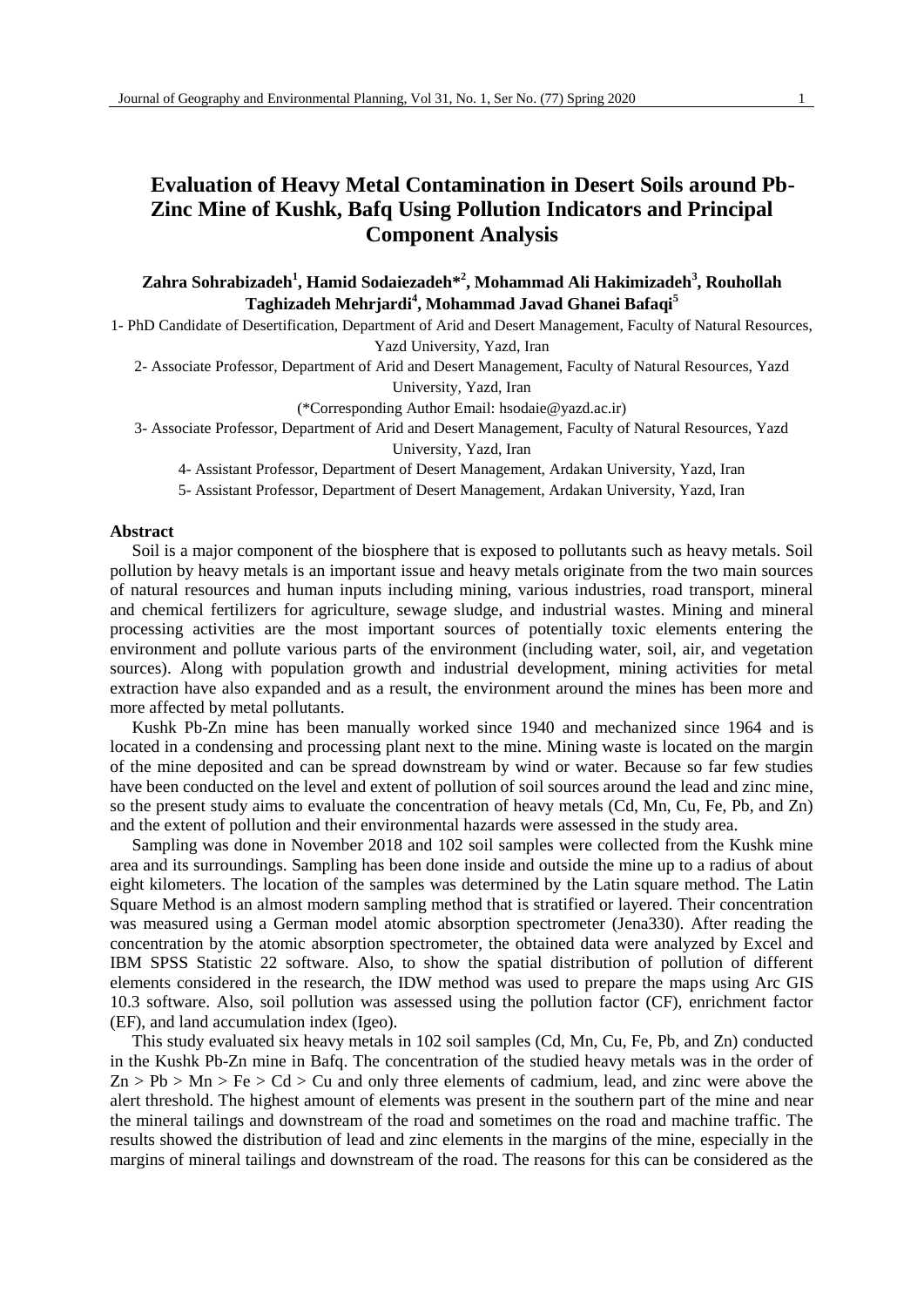effect of wind and the existence of seasonal waterways in the transfer of these elements due to human activities such as mining and transportation to the mentioned points. Lead and zinc are gallons, so the amount of lead in the soil can indicate the geological origin of the contamination. The concentrations of copper, iron, and manganese for the soil in the study area were below the warning threshold. The results of the pollution indices used (except the Nemro index) indicated that the area was either not polluted or had little pollution. The Nemro index indicated that all elements (except copper) were severely contaminated. The lead was the highest element in all indicators, which can be said to be due to the type of parent rock and the geology of the region. On the other hand, the results of multivariate statistical analysis of heavy metals showed that vehicle and geological activities were the most important sources of zinc, lead, and cadmium contamination. Iron, copper, and manganese were mainly controlled by geological sources and parent materials, and manganese concentrations can be affected by fertilizers and agricultural soils. Due to the fact that the soil of the study area was contaminated with other heavy metals in addition to lead and zinc, so the need for more research in the area to evaluate strategic plans for soil resource management is necessary.

**Keywords**: Environmental Standard, Soil Pollution, Cluster Analysis, Enrichment Factor, Human Activity.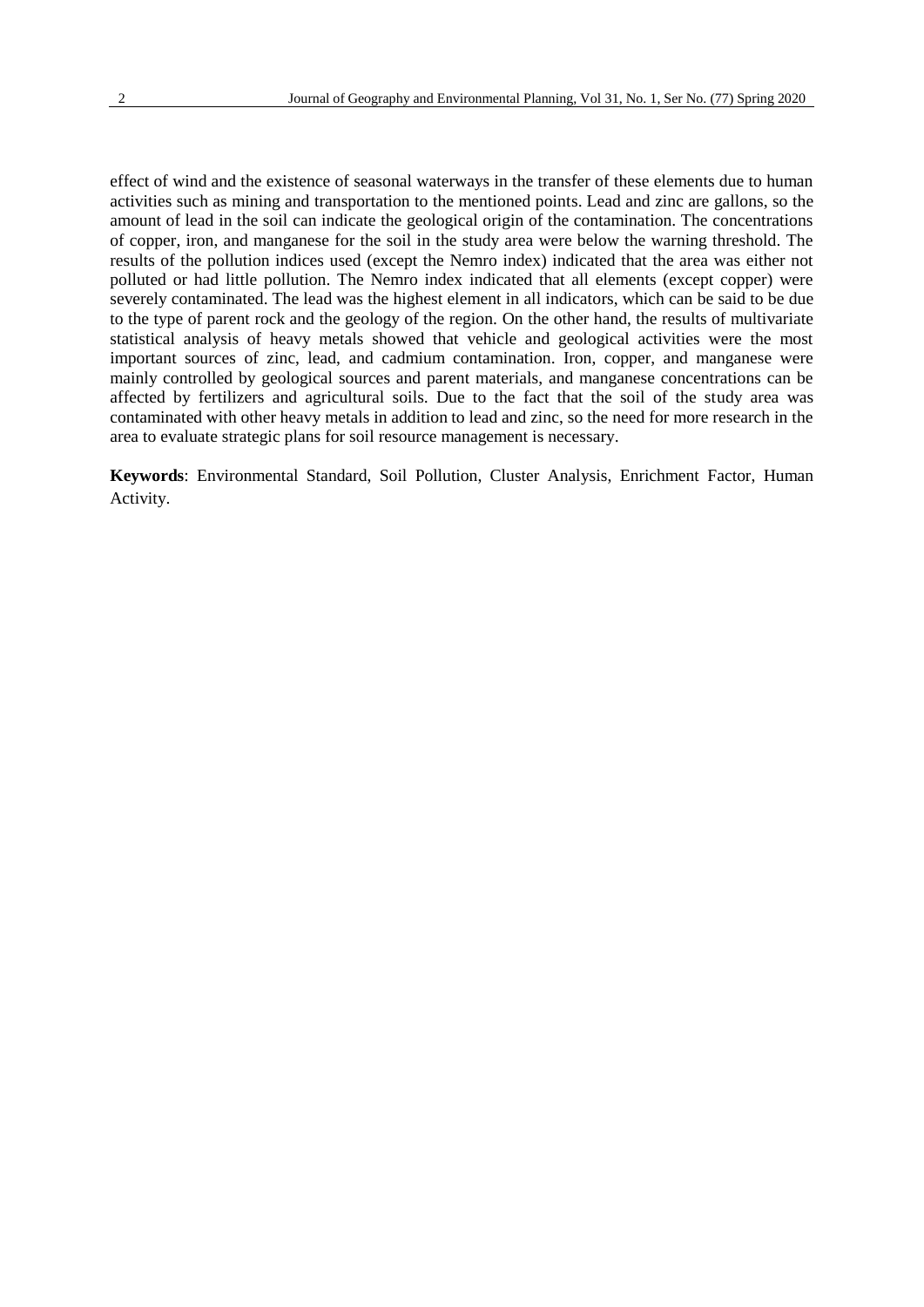

جغرافيا و برنامهريزي محيطي سال ۳۱، پیایی ۷۷، شماره ۱، بهار ۱۳۹۹ وصـول: ١٣٩٨/١١/٣ پـذيرش: ١٣٩٩/٤/٣٠ صص ٣٤- ١٥

# ارزیابی آلودگی فلزات سنگین در خاکهای پیرامون معدن سرب و روی کوشک بافق با استفاده از شاخص های آلودگی و تجزیه و تحلیل مؤلفهٔ اصلی

زهرا سهرابیزاده، دانشجوی دکتری گروه مدیریت مناطق خشک و بیابانی، دانشکده منابع طبیعی، دانشگاه یزد، یزد، ایران sohrabizahra@stu.yazd.ac.ir حمید سودایی¿اده ٌ، دانشیار گروه مدیریت مناطق خشک و بیابانی، دانشکده منابع طبیعی، دانشگاه یزد، یزد، ایران hsodaie@yazd.ac.ir محمدعلی حکیمزاده، دانشیار گروه مدیریت مناطق خشک و بیابانی، دانشکده منابع طبیعی، دانشگاه یزد، یزد، ایران hakim@yazd.ac.ir روحالله تقیزاده مهرجردی، استادیار گروه مهندسی طبیعت، دانشکده کشاورزی و منابع طبیعی، دانشگاه اردکان، اردکان، ایران rtaghizadeh@ardakan.ac.ir محمدجواد قانعی بافقی، استادیار گروه مهندسی طبیعت، دانشکده کشاورزی و منابع طبیعی، دانشگاه اردکان، اردکان، ایران mjghaneib@ardakan.ac.ir چکیده آلودگی خاک با فلزات سنگين، مسئلهٔ مهمی است. اين پژوهش با هدف بررسی غلظت فلزات سنگين (کـادميم، مـس، آهــن، منگنز، سرب و روی) در ۱۰۲ نمونه خاک معدن سرب و روی کوشک شهرستان بافق در استان یزد انجام و غلظـت بـه روش مربع لاتين تعيين شد؛ همچنين ارزيابي آلــودگي خــاک بــا اســتفاده از عامـل آلــودگی (CF)، غنــيشــدگی (EF) و شــاخص زمين انباشتگي (I<sub>geo</sub>) انجام شد. نتايج نشان داد ميانگين مقادير کادميم، مس، آهن، منگنز، سرب و روي در خاکهاي منطقه بــهترتيـب ٠/٣٩، ٠/٢٩، ٥/١، ٥/٣ 40/9 و \$/01 ميلي گرم بر کيلوگرم است و در اين بين، کادميم، سرب و روى از حد آستانهٔ ايران و جهان فراتـر رفتــهانــد. در تمامي شاخص&اي محاسبهشده، بيشترين مقدار به عنصر سرب مربوط بوده که دليل آن، نوع سنگ مادري و زمـينشــناختي و فعالیتهای انسانی است. تجزیه و تحلیل آماری چندمتغیره، مؤلفهٔ اصلی و تجزیه و تحلیل خوشهای نشان داد فلزات سنگین بررســی شــده در دو گـروه طبقهبِندي مي شوند؛ گروه اول شامل عناصر مـس، کـبادميم، سـرب و روي اسـت کـه سـرب و روي عمـدتاً از آلــودگې هــاي سنگشناختی و فعالیتهای انسانی ناشی از معدنکاری و ترافیک تأثیر میپذیرند؛ گروه دوم شامل منگنز و آهن است که ایـن عناصر نیز از منابع سنگشناسی و انسانشناختی ناشی از فعالیتهای کشاورزی و کودهای شیمیایی تأثیر می پذیرند. با توجِه به اينکه خاک منطقهٔ پژوهش علاوه بر عناصر سرب و روي به ساير فلزات سنگين نيز آلوده است، انجام پژوهشرهاي بیشتر در منطقه برای ارزیابی برنامههای راهبردی مدیریت منابع خاک ضروری است. و**اژههای کلیدی**: استاندارد زیست،حیطی، آلوِدگی خاک، تحلیل خوشهای، فاکتور غنی شدگی، فعالیت انسانی

<sup>\*ُ</sup>نو بسنده مسؤول

Copyright©2017, University of Isfahan. This is an Open Access article distributed under the terms of the Creative Commons Attribution License (http://creativecommons.org/licenses/BY-NC-ND/4.0), which permits others to download this work and share it with others as long as they credit it, but they can't change it in any way or use it commercially. [10.22108/gep.2020.121263.1260](10.22108/GEP.2020.121263.1260)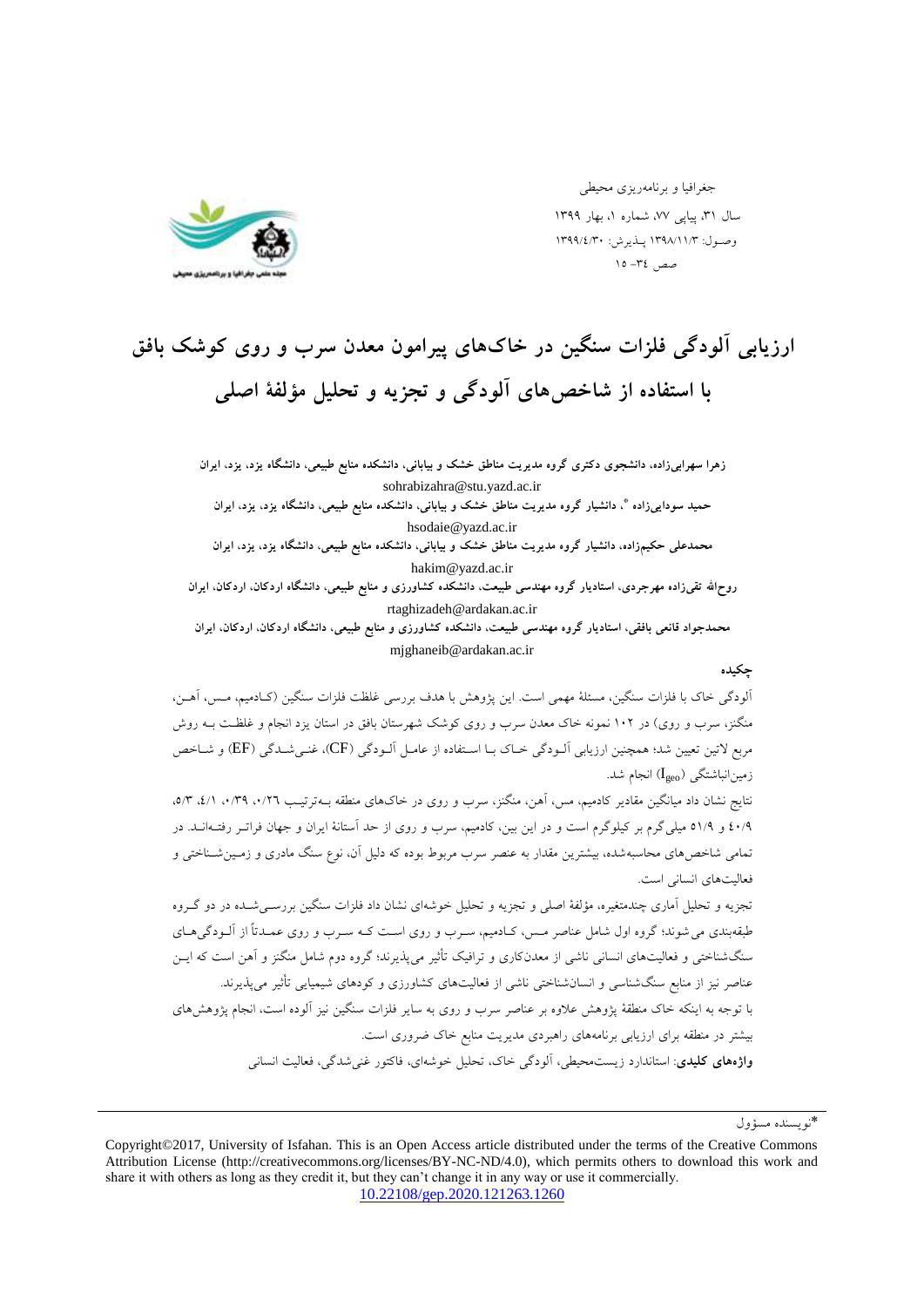**هقذهِ**

خاک، جزء اصلی زیستکره است که در معرض آلایندههایی ازجمله فلزات سنگین قرار دارد. آلودگی خـاک بـا فلـزات سنگين، مسئلهٔ مهمی است. فلزات سنگين از دو منبع اصلي منابع طبيعي زمينــه و وروديهــاي انســاني شــامل معــدنکــاري، صنايع مختلف، حملونقل جادهاي، کودهاي معدني و شيميايي کشاورزي، لجن فاضلاب و پســماندهاي صــنعتي سرچشــمه هِيگيرند (3 .3191 .Jiao et al., 2015: 1; Kumar et al., 2019). معدنکاري و فرآوري مواد معدني، مهمترين منـابع ورود عناصـر بالقوهٔ سمی به محیطزیست است و موجب آلودگی بخشهای مختلـف محـیطزیسـت (منـابع آب، خـاک، هــوا و پوشــش گیاهی) می شود. همزمان با رشد جمعیت و پیشرفت صنایع، فعالیتهای معدنی برای استخراج فلزات نیــز گســترش یافتــه و درنتيجه محيط پيرامون معادن بيش از پيش از آلايندههاى فلــزى تـأثير پذيرفتــه اســت. بــهطـور کلــي باطلــههــاى معــدنى و زهابهاى اسيدى حاوى غلظتهاى زياد عناصر بالقوة سمى هستند و تخليهٔ اين مواد از معادن بدون رعايـت اسـتانداردهاى زيستهحيطي موجب آلودگي آب، خاک، هوا و محصولات زراعی در محيطهاي پيرامــون شــده و از ايــن راه آلاينــدههــاي فلزی به زنجیرهٔ غذایی انسان و دام وارد میشود (Kabata pendias & Pendias, 2001: 12).

اجرای برنامههای توسعهٔ صنعتی صرفنظر از ملاحظات زیستمحیطی به ورود آلایندههای شیمیایی بـه اَب، خــاک و هوا در مناطق مختلف منجر شده است. بسیاری از پژوهشها نشان دادهاند آب، خاک و هوا در منـاطق مجـاور فعالیــتّهــای صنعتي بسيار آلوده است؛ بنابراين فعاليتهاى صـنعتي بـر سـلامت سـاکنان منـاطق پيرامــون از راه هــوا، آب و خــاک تـأثير میگذارد و موجب بروز بیماریها و عوارض جانبی می شود (Khosravi et al., 2018: 10; Skaldina et al., 2018: 574).

ویژگیِهای اَلودگی فلزات سنگین خاک و خطرات زیستهحیطی، اساس ارزیابی کیفیت محیطزیست خاک اسـت. فقط تعيين غلظت فلزات سنگين، اثر تخريبکنندهٔ آنها را بر محيط مشخص نميکند؛ استخراج از معـدن سـرب و روي کوشک از سال ۱۳۱۸ بهصورت دستی و از سال ۱۳٤۲ بهصورت مکانیزه شروع شده است و در کنار این معدن، کارخانـهٔ تغليظ و فرآوري آن قرار دارد. باطلههاى معدني و پسماندهاى حاصل از کارخانهٔ تغلـیظ در حاشـیهٔ معـدن و کنـار جـادهٔ اصلي منطقه انبار مي شود و ممکن است با باد يا آب به مناطق پاييندست گسترش يابد. با در نظـر گـرفتن ايـن مســائل و اینکه تاکنون پژوهشهای کمی دربارهٔ میزان آلودگی منابع خاک پیرامون معدن سـرب و روی کوشـک و میـزان گســترش آلودگی آن انجام شده است، پژوهش حاضر با هدف ارزيابي تعيين غلظت فلزات سـنگين (کـادميم، مـس، آهـن، منگنـز، سرب و روی) و تعیین میزان آلودگی و خطرات زیستمحیطی آنها در منطقهٔ پژوهش انجام شد.

#### **پ٘ؽٌٔ٘ پصٍّػ**

دربارهٔ استفاده از شاخصهاى زيستمحيطي براى تعيين ميـزان فلـزات سـنگين در محـيط مرجـع، پــژوهشهــاى بسياري انجام شده است؛ ازجمله:

کشاورزی و کومار <sup>'</sup> (۲۰۱۹)، کومار و همکاران <sup>۱</sup> (۲۰۱۹) و تیان و همکاران <sup>'</sup> (۲۰۱۷) این موضوع را بررسی کردهاند.

l

<sup>&</sup>lt;sup>1</sup>. Keshavarzi & Kumar

<sup>2</sup> . Kumar et al.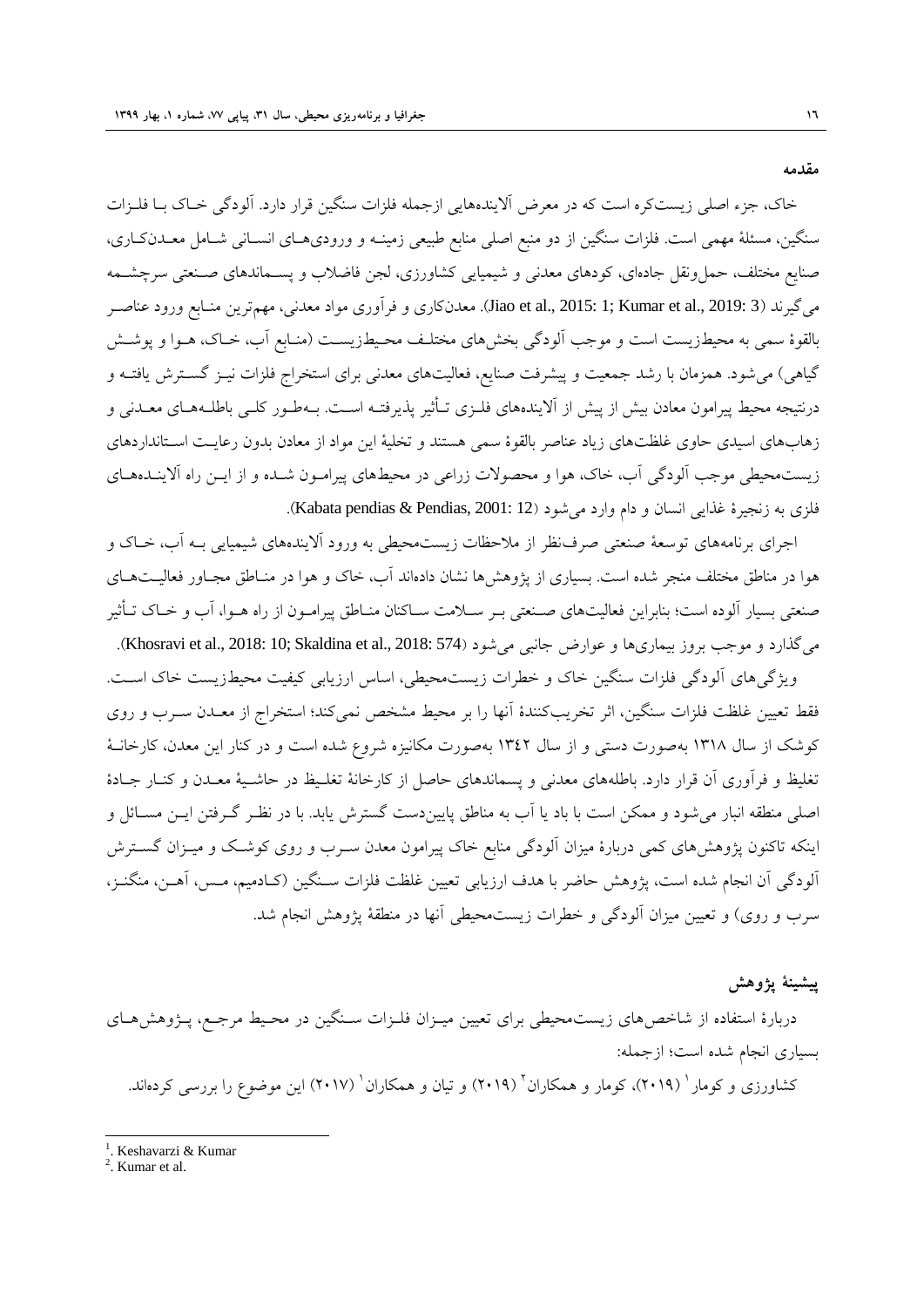کومار و همکاران (۲۰۱۹) بيان کردند EF و I<sub>geo</sub> مبتنی بر ارزيابی نسببی فلزات سـنگين در شـرايط خـاک آلــوده و غير آلو دهاند.

همچنین تاکنون پژوهشهای بسیاری درزمینهٔ آلودگیهای ناشی از فعالیتهای معدنی و صنعتی انجام شـده اسـت؛ براي نمونه:

شفیعی و همکاران (۱۳۹۲) غنی شدگی آرسنیک و سلنیم را در خاکهای پیرامـون معـدن مـس سرچشـمه بررسـی کردند و به اين نتيجه رسيدند که غلظت اين عناصر در نزديکی معدن بيشتر است و با فاصلهگـرفتن از معـدن، غلظـت آنها کاهش می یابد؛ همچنین عنصر سلنیم در محدودهٔ غیرآلوده و عنصر آرسنیک در محـدودهٔ کمـی آلــوده تــا شــدیداً آلو ده قرار می گیر د.

سیستانی و همکاران (١٣٩٦) آلودگی فلزات سنگین را در خاکهای مجاور صنایع فـولاد کرمـان و غنـای فلـزی و درجهٔ آلودگی خاک را بررسی کردند. آنها از شاخصهای منشأیابی و تعیین درجهٔ آلودگی ازجمله عامـل غنــیشــدگی (EF) ً و درصد آن، زمین|نباشت (I<sub>geo</sub>) ً و عامل آلودگ<sub>ی</sub> (CF)<sup>،</sup> استفاده کردند. نتایج نشان داد غلظت سرب و کــادمیم بیشتر متأثر از مجتمعهای فولاد و غلظت سایر عناصر متأثر از منابع طبیعی و انسانی است.

مرادى و همكاران (١٣٩٦) شاخص مخاطرهٔ بومشناختى فلزات سنگين را در خـاک سـطحى بوسـتانهـاى شـهرى تْهِران با استفاده از طيفسنجي پلاسماي جفتشدهٔ القايبي (ICP) و شاخص خطرپذيري بـالقوهٔ بــومشــناختي تجمعــي فلزات سنگین °(RI) ارزیابی کردند. نتایج نشان داد میانگین غلظت سرب و مس در نمونهها بیش از میزان یادشــده در سازمان بهداشت جهانی '(WHO) بود؛ همچنین شاخص RI در محدودهٔ کمخطر قرار داشت.

خسروی و همکاران<sup>٬</sup> (۲۰۱۸) توزیع مکانی و محتوای شش فلـز سـنگین (کبالـت، نیکـل، مـس، روی، کــادمیم و سرب) را در خاکهاى پيرامون شرکت ملى سرب و روى ايران (NILZ) در شـهرک صـنعتى بنـاب (زنجـان- ايـران) بررسی کردند. گزارش آنها بيانکنندهٔ تأثير زياد فعاليتهاى اين شرکت بر توزيع فلزات سنگين در منطقهٔ مدنظر بود.

کشاورزی و کومار (۲۰۱۹) در پژوهش خـود توزيــع مکـانی و ريسـک اکولـوژيکی بـالقوهٔ فلـزات سـنگين را در خاکهاى کشاورزى شمال شرقى ايران بررسى و ارزيابى کردند و به اين نتيجه رسيدند که هر دو فعاليتهـاى انسـانى و عوامل طبيعي، مسئول محتواي فلزات سنگين بودند.

همچنين کومار و همکاران (٢٠١٩) اَلودگی فلزات سنگين در خاکهای هند و ريسک زيستمحيطي اَن را بررســي کردند. ضریب آلودگی (CF)، عامل غنی شدگی (EF) و شاخص آلودگی بالقوه (Cp) نشان دادند کـادمیم و آرســنیک، آلایندههای اصلی هستند و شاخص ریسک زیستمحیطی نشان داد کادمیم، آلاینـدهٔ اصـلی خـاکهـای مختلـف هنـد است.

 $\overline{a}$ 

- 3 . Geoaccumulation Index
- 4 . Contamination factor
- 5 . Risk Index
- 6 . World Health Organization
- <sup>7</sup>. Keshavarzi et al.

<sup>1</sup> . Tian et al.

<sup>2</sup> . Enrichment Factor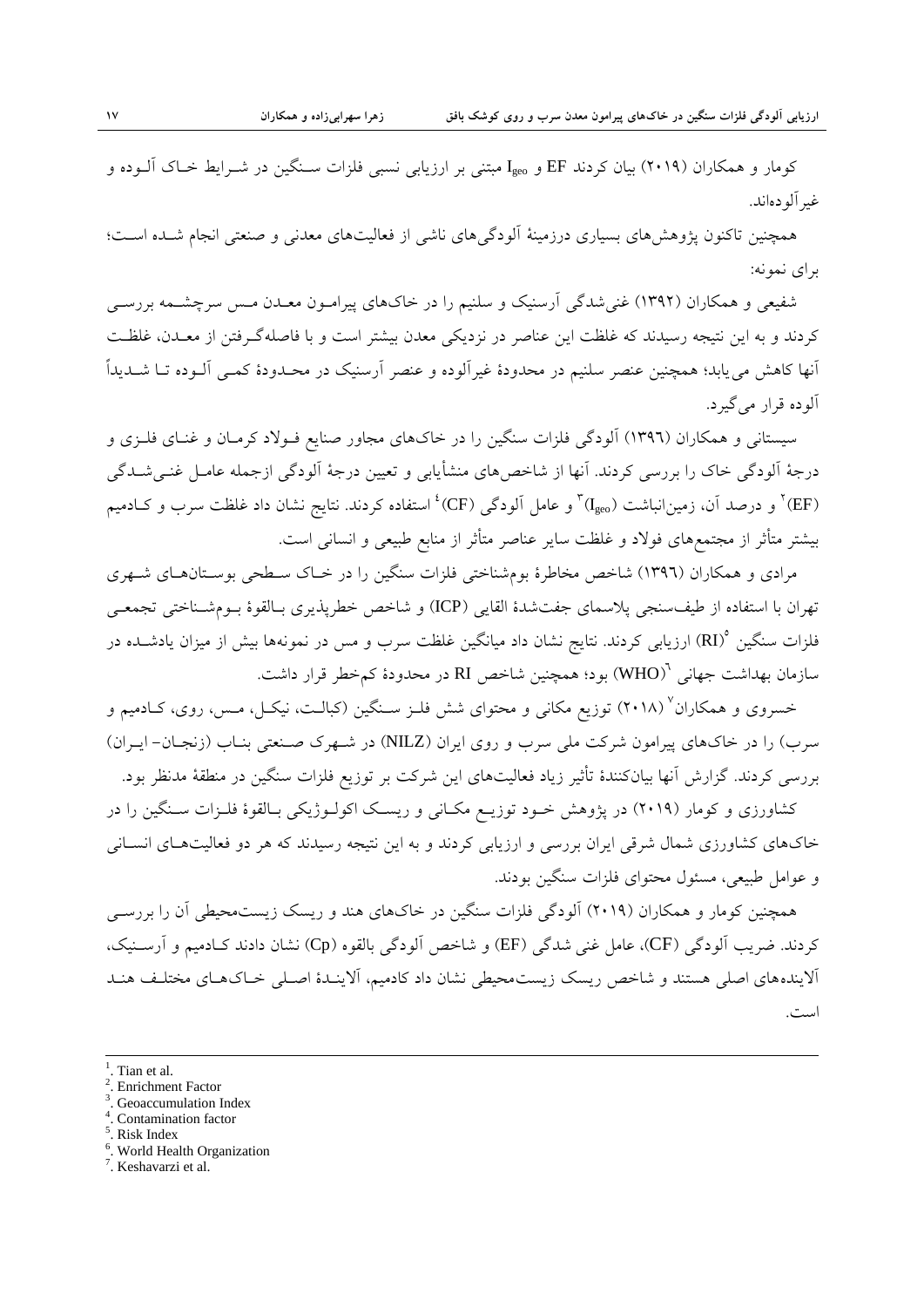موکوپادیایی و همکاران ٔ (۲۰۲۰) در پژوهش خود فلزات سنگین و کربن اّلی خاک را با اسـتفاده از طیـف<code>ســنجی</code> قابل حمل اشعهٔ  $\bf{X}$  و حسگر  $\bf{N}$ ixPro در خاک $\bf{a}$ ای محل دفع زبالهٔ هند ارزیابی کردند. نتایج بررسی $\bf{X}$  شـیمیایی نشان داد روی، منگنز، مس و سرب در همهٔ نمونهها از حد اَستانه فراتـر بـوده اسـت. اَنهـا همچنـین چهـار شــاخص آلودگی مختلف CF، EF،  $I_{\rm geo}$ و ER) را محاسبه و ازلحاظ مکانی بـا یکـدیگر مقایســه کردنـد. نتـایج بررســی هــای شیمیایی حاکی از آن بود که عناصر روی، منگنز، مس و سرب در همهٔ نمونهها از حد آستانه فراتر بوده است.

#### روش شناس<sub>ی</sub> پژوهش

#### منطقهٔ پژوهش

معدن سـرب و روی کوشـک در ٤٥کیلــومتری شــمال شــرقی شهرسـتان بـافق و در ١٦٠کیلــومتری شــرق اسـتان يــزد (۳۱°٬۶۲°م0 تا '۵۵°۵ه و ′۳۱°۳۱° و ″۳۱°۲۱°) واقع شده است (شکل ۱). متوسط ارتفاع منطقه، حدود ۲۰۷۰ متـر بـالاتر از سطح درياست. اين منطقه، آب وهوايي خشک و بياباني دارد. ميانگين بارش ساليانهٔ منطقه بـا دورهٔ آمـاري ۹سـاله بـيش از ۹۷ میلپیمتر، میانگین سالیانهٔ درجِهحرارت ٢٦/١٤ درجهٔ سلسیوس، گرمترین ماه سال تیر، سردترین مـاه سـال دی، حــداقل و حداکثر دمای ثبتشده به ترتیب ٢٤- و ٥/٤٧+ درجهٔ سلسیوس است. جهت باد غالب، شمال غربی و غربی است.

کانسار کوشک از مواد معدنی اصلی پیریت، اسفالریت، گالن و مقدار بسیار کمی کالکوپیریت و سایر مــواد معــدنی فرعی تشکیل شده است. بهِ طور کلی مهم ترین مواد معدنی موجود در کانسار کوشک، مـواد معـدنی ای هسـتند کـه در اوایل تشکیل و همزمان با رسوب گذاری ایجاد شدهاند. مواد معدنی ثانویه از تغییر مواد معدنی اولیه و بستر بــه دســت میآید که مهمترین آنها، سولفاتها، کربناتها، مواد معدنی فسفات و رس هستند (نادری و همکاران، ١٣٩٤: ٢).



شکل ۱. شمای کلی؛ (a). موقعیت منطقهٔ پژوهش در ایران؛ (b). موقعیت نقاط نمونهبرداری؛ (c و d). نمای کلی از **تخػّإ هختلف ًوًَِتردارٕ**

<sup>&</sup>lt;sup>1</sup>. Mukhopadhyay et al.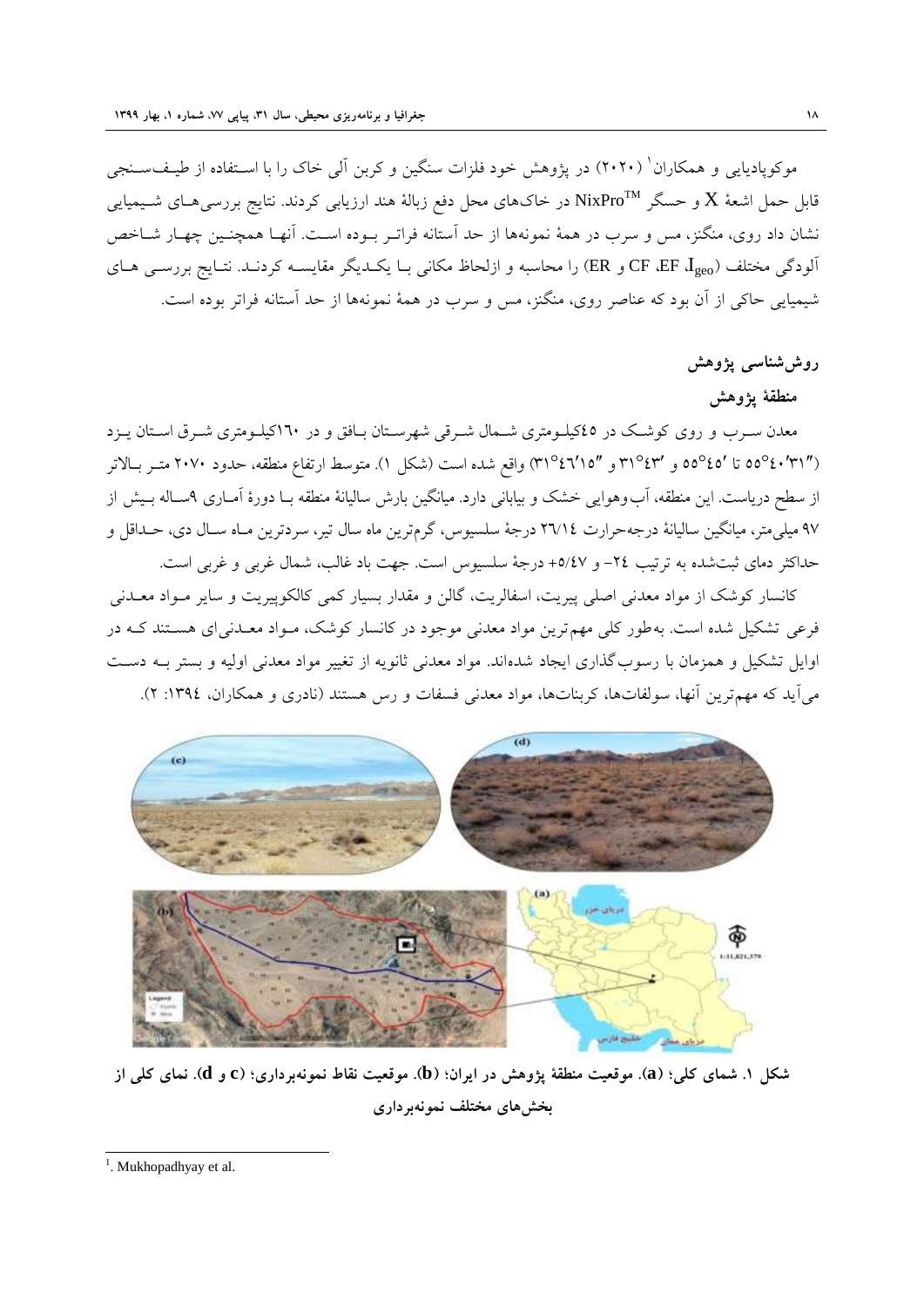## **رٍغ ًوًَِتردارٕ ٍ تجسِّٗإ آزهاٗؽگاّٖ**

نمونهبردارى در آبان ١٣٩٧ انجام و ١٠٢ نمونه خاک از منطقهٔ معدن کوشک و پیرامون آن جمع]ورى شـد. درواقــع نمونهبردارى در محدودهٔ داخل معدن و نيز خارج از آن تا شعاع حدود ٨کيلومترى انجـام و محـل نمونــههــا بــه روش مربع لاتین ٰ تعیین شد. روش مربع لاتین، یک شیوهٔ نمونهبرداری تقریباً مدرن طبقهبندیشده ٔ یا لایهای اسـت. در ایــن روش، متغيرهاي کمکې به دستههاي يکنواخت تقسيمېندي مي شوند. روش کار مربع لاتين به ايــن صــورت اســت کــه کاربر تصمیم میگیرد از تعدادی نمونهٔ مشخص استفاده کند. این روش، دادههای متغیرهای محیطی را به همـان تعـداد نمونههای مدنظر بهصورت خوشه تقسیم و یک نمونهٔ تصادفی از دادههـای ورودی متغیرهـای محیطـی هـر خوشــه را انتخاب و سعی میکند پوشش کاملی از هر متغیر ایجاد کند (Minasny & McBratney, 2006: 1380).

از هر نمونه ١/٥ تا ٢/٠ کیلوگرم براساس نیـاز از عمـق ٠ تـا ٥ سـانتی¤تـری (خـاک سـطحی) جمـع|وری شـد. نمونهبرداری با استفاده از بیلهای فولادی و کیسههای پلاستیکی برای هر نمونه بهصـورت جداگانــه انجـام شــد تــا از انتقال آلودگی به نمونههای دیگر جلوگیری شود. همهٔ نمونههای خاک هوا خشک و سپس برای تعیین غلظـت عناصـر کادمیم، مس، آهن، منگنز، سرب و روی، از الـک ۲میلـه متـری عبـور داده شـد؛ در ادامـه نمونـههـا بـا روش DTPA اسـتخراج شـدند (Lindsay & Norvell, 1978: 422) و غلظـت آنهـا بـا اسـتفاده از طيـفسـنج جـذب اتمـي مـدل (Jena330) ساخت آلمان اندازهگیری شد (Ungureanu et al., 2017). پس از قرائـت غلظـت بـا دسـتگاه جـذب اتمـی، دادههاي بِهدستآمده با نرمافزارهاي اکسل و 22 IBM SPSS Statistic تحليل شد؛ همچنين بهمنظور نمـايش توزيــع مکـاني آلودگ<sub>ی</sub> عناصر مختلف مدنظر در پژوهش، روش عکس فاصله (IDW) <sup>۲</sup>برای تهیهٔ نقشهها با استفاده از نــرم|فــزار Arc GIS 10.3 ثِ کبر رفت.

#### **ؼاخصّإ آلَدگٖ**

#### **فاکتَر آلَدگٖ )CF ,factor Contamination)**

روشهاى متفاوتى براى تخمين درجهٔ غني شدگي رسوبات با فلزات سنگين وجود دارد؛ يکي از راههاى بيان سطح آلودگی فلزات، تعیین آن با فاکتور آلودگی (CF) است که بهصورت زیر محاسبه می شود:  $CF - \frac{C_{heavy\,metal}}{2}$  $(1)$ Chackground

C heavy metal غلظت فلز سنگين در نمونه و C background كه غلظت عنصر مرجع اسـت (984 :Hakanson, 1980: 984). زمان نمونهبرداری، نمونهای خارج از منطقهٔ پژوهش بهمثابهٔ نقطهٔ مرجـع انتخـاب شـد کـه در مکـانـی واقــع بــوده کــه هيچگونه فعاليت و آلودگي وجود نداشته است.

<sup>1</sup>. Hypercube

l

<sup>2</sup> . Stratified random sampling

<sup>&</sup>lt;sup>3</sup>. Inverse Distance Weighting, IDW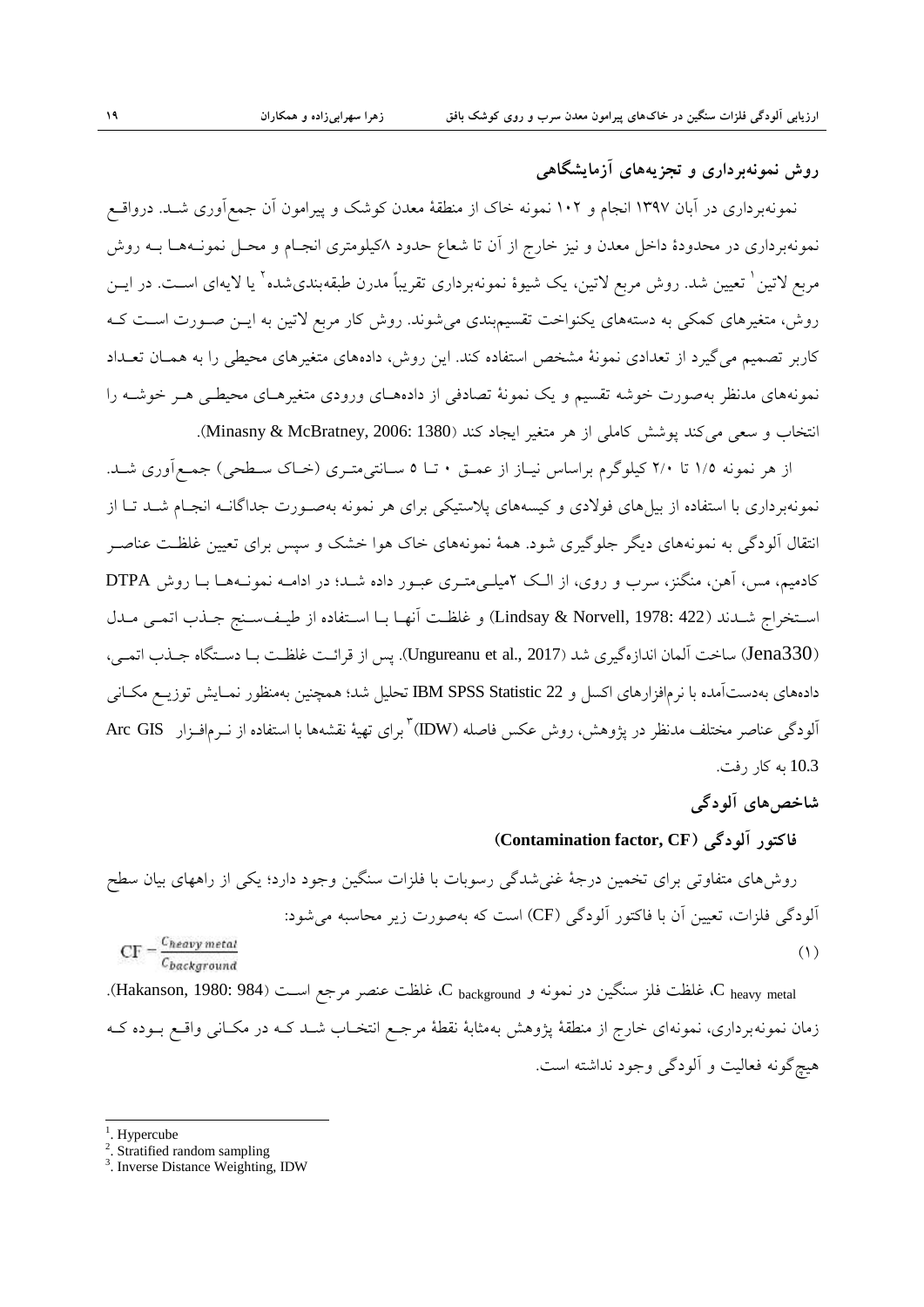|               | -                |
|---------------|------------------|
| فاكتور ألودگي | درجهٔ اَلودگی    |
| CF>1          | آلودگی کم        |
| \≥CF≥۳        | ألودگي متوسط     |
| ۳≥CF≥٦        | آلودگي زياد      |
| $CF$ $\geq$   | ألودگي خيلي زياد |

جدول ١. درجِهِبندي سطوح آلودگي خاک براساس شاخص CF(Hakanson, 1980: 984)

#### **فاکتَر غٌٖؼذگٖ )EF ,Factor Enrichment)**

ضریب غنیشدگی در تحلیلِهای محیطزیستی، یکی از عوامل مهم ارزیابی ریسک آلودگی خاک به عناصر سـنگین شناخته می شود. اين ضريب براساس رابطهٔ زير قابل محاسبه است:

$$
EF = \frac{\left(\frac{C_X}{C_{ref}}\right)_{\text{sample}}}{\left(\frac{C_X}{C_{ref}}\right)_{\text{Background}}}
$$
 (7)

در اين معادله،  ${\rm C}_{\rm X}$  غلظت عنصر در نمونهٔ بررسی شده، C<sub>ref</sub> غلظت عنصر مرجع، sample مقدار عنصر در نمونههــا و Background غلظت عنصر در زمینه است. عنصر مرجع در تعیین ضریب غنیشدگی، عنصری است که منشأ کــاملاً زمین شناسی داشته باشد. در پژوهشهای محیطزیستی معمولاً از Ti ،Zr ،Al ،Fe ،Sc بهمثابـهٔ عناصـر مرجـع اسـتفاده مي شود (234 :Abrahim and Parker, 2008). در اين پژوهش از عنصر آهن بهمثابهٔ عنصر مرجع استفاده شده است؛ علاوه بر نمونههاى يادشده، نمونهاى بهمثابهٔ شاهد لازم بود تا ميزان سرب و روى موجود در نمونههاى منطقـهٔ مـدنظر با آن مقايسه شود. بِه اين منظور در منطقهٔ مجاور با زمين شناسي شبيه به زمين شناسي منطقـهٔ پــژوهش و محلــي دور از دسترس باد، نمونهاي تهيه شد (قانعي بافقي، ١٣٩٣: ٦٧). چنانچه اشاره شد، در اين پژوهش عنصر آهن به دليل داشتن اين شرايط بهمثابهٔ عنصر مرجع در نظر گرفته شد.

| مقدار EF        | درجهٔ غنیشدگی                   |  |
|-----------------|---------------------------------|--|
| EF <sub>1</sub> | نبود ألودگي يا درجهٔ غناي حداقل |  |
| $r>EF\geq 0$    | درجهٔ غنای کم                   |  |
| o > E F > r     | درجهٔ غنای متوسط                |  |
| ە≤N∙≻EF         | نسبتاً دارای غنا                |  |
| $\gamma$        | درجهٔ غنای زیاد                 |  |
| $0.$ >EF>ro     | غنای بسیار زیاد                 |  |
| EF > 0          | غناي فوق لعاده زياد             |  |

**جذٍل .0 درجِتٌذٕ ظطَح آلَدگٖ خاک تراظاض ؼاخص EF( 1275 1964: ,Taylor)**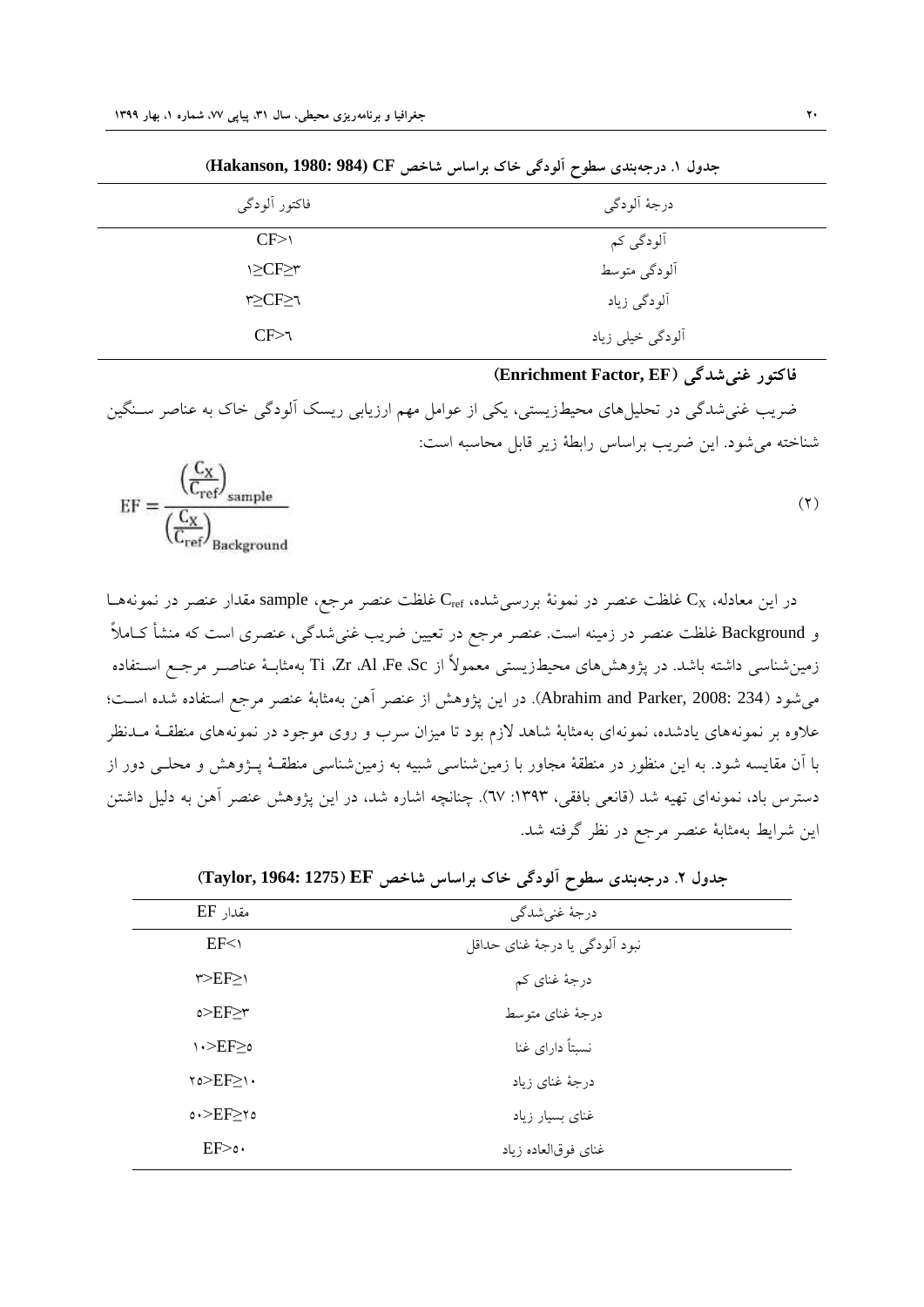**ؼاخص زه٘ياًثاؼت )Igeo ,Index Geoaccumulation)** با استفاده از شاخص زمین|نباشت درجهٔ الایندگی خاک تعیین میشــود. ایــن شــاخص را مــولر ` (۱۹۷۹) معرفــی کــرده است. روش محاسبه براساس رابطهٔ زیر است:  $I_{geo} = log_2 \left( \frac{C_i}{1.5R_i} \right)$  $(1)$ 

شاخص زمین|نباشتگی یا شدت آلودگی، ; $\rm C_{i}$  میزان عنصر در نمونههای خاک بررسیشده و  $\rm B_{i}$  مقــدار عنصــر  $\rm I$   $_{\rm geo}$ در محیط مرجع است. ضریب ثابت ١/٥ بِهمنظور بِه حداقل رساندن اثر تغییرات احتمـالی در غلظـتهـای پـس(مینــه است که معمولاً اين اختلافات به دليل تغييرات سنگشناسي خاکهاست (Muller, 1979: 111). جدول ۳. درجِهبندی سطوح آلودگی خاک براساس شاخص Muller, 1979: 111)I<sub>geo</sub>

| شاخص زمينانباشتگي         | درجهٔ اَلودگی              |
|---------------------------|----------------------------|
| $\lt$                     | غيرألوده                   |
| $\cdot$ - $\wedge$        | غیرآلوده تا کمی آلوده      |
| $\mathcal{N}-\mathcal{N}$ | كمي ألوده                  |
| $Y - Y$                   | كمي ألوده تا خيلي ألوده    |
| $\tau-\epsilon$           | خيلي ألوده                 |
| $2-\delta$                | خيلي ألوده تا شديداً ألوده |
| $>_{\circ}$               | شديداً آلوده               |

#### **)Nemro Integrated Pollution Index, NIPI( ٍورً ٖدگَآل ؼاخص**

شاخص نمرو براي هر نقطة نمونهبرداريشده برمبناي رابطة زير محاسبه شد:

$$
NIPI = \sqrt{\frac{(P_{i\,\text{ave}})^2 + (P_{i\,\text{max}})^2}{2}}
$$
 (6)

در اين رابطه، NIPI، شاخص آلودگی نمرو و P<sub>i ave،</sub> فيانگين شاخص آلودگ<sub>ی</sub> عنصر i است کـه درواقــع ميــانگين  $\rm\,i$  هریک از عناصر اندازهگیری شده در منطقهٔ پژوهش محسوب میشود.  $\rm P_{i-max}$ ، بیشترین میزان شاخص آلودگی عنصر  $\rm\,i$ یا بیشترین مقدار هریک از عناصر اندازهگیریشده در منطقهٔ پژوهش است (532 :Lei et al., 2004: 532).

 $\frac{1}{1}$ . Muller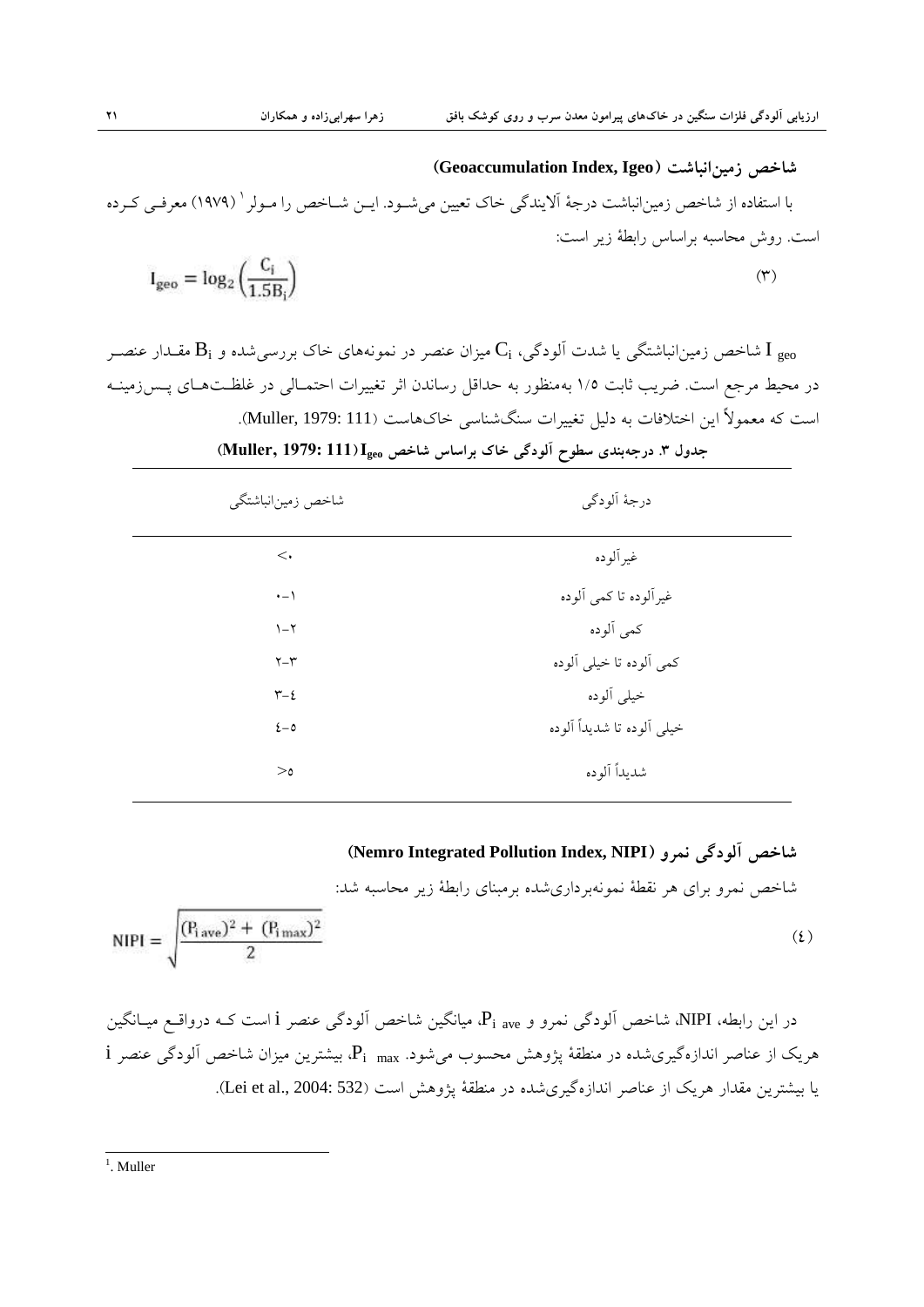| بعدون ته. در ب بندی شد حسن ابسم الود می صرو (600 mer ee am, 200 m |  |  |  |  |
|-------------------------------------------------------------------|--|--|--|--|
| درجهٔ الودگی                                                      |  |  |  |  |
| غير ألوده                                                         |  |  |  |  |
| نسبتاً غير الوده                                                  |  |  |  |  |
| كمي ألوده                                                         |  |  |  |  |
| ألودگي متوسط                                                      |  |  |  |  |
| آلودگی شدید                                                       |  |  |  |  |
|                                                                   |  |  |  |  |

**جذٍل .2 درجِتٌذٕ ؼاخص جاهع آلَدگٖ ًورٍ )530 2004: '.al et Lei)**

**تجسِٗ تِ هؤلفٔ اصلٖ )PCA ,Analysis Component Principal )ٍ آًال٘س خَؼِإ )CA ,Analysis Cluster)** بهمنظور تعيين ارتباط بين عناصر سنگين و تشخيص عوامل انساني و طبيعي کنترلکنندهٔ تغييرات هريک از عناصـر بررسی شده، از روش تجزیه به مؤلفهٔ اصلی (PCA) استفاده شد. بـرای داشـتن سـاختاری سـاده و تفسـير بهتـر نْتـايج تجزیه، چرخش دادهها از نوع واریماکس انجام شد. در تجزیه و تحلیل خوشهای، هدف دستیـافتن بـه ملاکـی بـرای طبقهبندی هرچِه مناسبتر متغیرِها یا نمونهها براساس تشابه هرچِه بیشتر درونگروهی و اختلاف بیشـتر بـین گروهـی است (افشاري و خادمي، ١٣٩٥: ١٩). در اين پژوهش از روش الگوريتم وارد (Ward) و فاصلهٔ اقليدسي بـراي تحليـل خوشهای و رسم دندروگرام استفاده شد.

#### **ٗافتِّإ پصٍّػ**

خلاصهٔ آماری نتایج حاصل از غلظت عناصر مختلف در منطقهٔ پژوهش در جدول ٥ نشان داده شـده اسـت. دامنـهٔ غلظت مـس، کـادميم، آهـن، منگـنـز، ســرب و روی بــه ترتيــب ٠/٠٢- ٢/٥، ٦/٠٣- ٧/٧، ٧/٧- ٩/٠٩، ١٢٣/٩. ۱۳/۷– ۳۹٤/۷ و ۲۸/۲– ۱۰۷۹/۱ میلی گـرم بـر کیلـوگرم و بـا میـانگین مقـادیر ۰/۲۲، ۰/۳۹، ۶/۱/ ،۵/۳ و ۱/۱۵ هیلبیگرم بر کیلوگرم به دست آمد. میانگین غلظت فلزات سنگین به ترتیب Zn > Pb > Mn > Fe > Cd > Cu بود.

بانگمینگ و همکاران' (۲۰۰٦) گزارش دادند ضرایب تغییرات (CV) فلزات سنگینی کـه بـا منـابع طبیعـی کنتـرل می شوند، تقریباً کم است؛ در حالی که برای فلزات سنگین متأثر از منـابع انســانی، ایــن ضــریب زیــاد اســت؛ بنــابراین براساس ضرايب تغييرپذيري بهدستآمده در اين پژوهش (جدول ٥)، فلزات سنگين بررســي شــده را مــي تــوان بــه دو گروه تقسیم کرد؛ مقدار CV آهن کمتر از ۰/٤ است؛ در حالی که مس، کادمیم، منگنز، سرب و روی مقــدار CV بــیش از ۱ دارند؛ بنابراين به نظر مي رسد آهن با منابع طبيعي در ارتباط است، در حالي کـه مـس، کـادميم، منگنـز، سـرب و روی متأثر از فعالیتهای انسانی اند.

 $\frac{1}{1}$ . Yongming et al.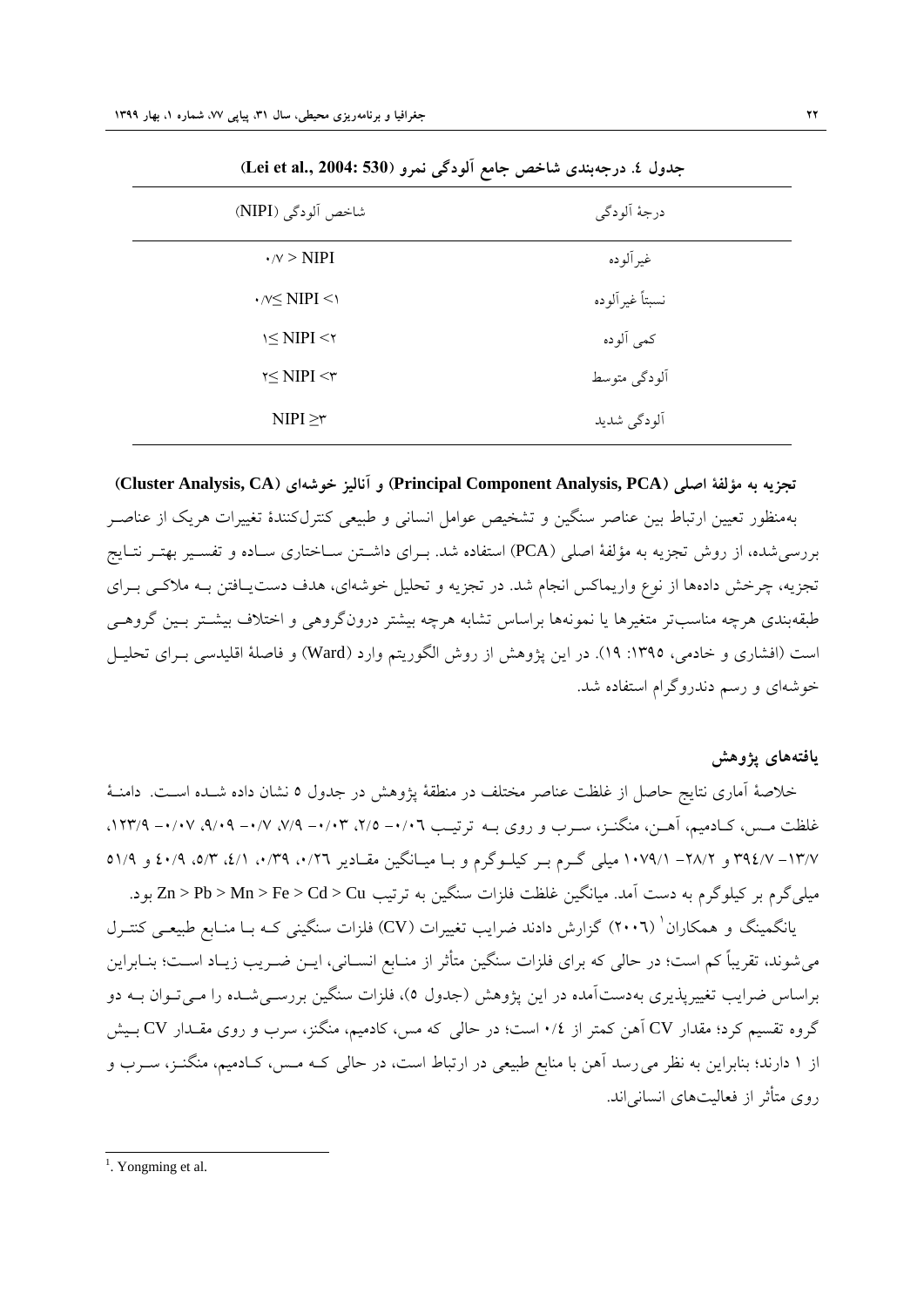| ر وی                                    | سر ب                 | منگنز                   | آهن              | مس                      | كادميم             | عناصر<br>مقادير  |
|-----------------------------------------|----------------------|-------------------------|------------------|-------------------------|--------------------|------------------|
| <b>TAITY</b>                            | 17/79                | $\cdot/\cdot$ Y         | .119             | .   . 9                 | $\cdot/\cdot7$     | حداقل            |
| 1.19117                                 | 49f/f                | 157/97                  | 9/19             | $Y/\Delta Y$            | $Y/9\lambda$       | حداكثر           |
| $\Delta$ 1/95                           | F.797                | $\Delta$ /٣۶            | $f/\sqrt{2}$     | $\cdot$ /۳۹             | .179               | ميانگين          |
| $\uparrow \uparrow / \uparrow \uparrow$ | $\lambda/\tau$       | $Y/\lambda$ ۶           | $f/\gamma$       | .149                    | .11V               | ميانه            |
| 1.591                                   | $\Delta Y/Y$         | 18/19                   | $1/\Delta\Delta$ | .75                     | $\cdot$ /YY        | انحراف استاندارد |
| $Y/\cdot Y$                             | 1/T1                 | $\mathbf{r}/\mathbf{r}$ | $\cdot$ /۳۷      | .185                    | Y/91               | ضريب تغييرات     |
| 9/59                                    | T/99                 | fY/Y                    | $\cdot/\gamma$   | 9/1                     | 9/1                | چولگى            |
| 97/99                                   | $Y \cdot / Y \Delta$ | 9/9                     | $\cdot$ /۴۵      | $\Delta\lambda/\lambda$ | $9\lambda/\lambda$ | كشيدگى           |

**جذٍل .3 آهار تَص٘فٖ غلظت فلسات ظٌگ٘ي خاک هٌطقٔ پصٍّػ )kg/mg)**

| جدول ٦. غلظت فلزات سنگین خاک براساس استانداردهای جهانی (mg/kg) |                |       |     |     |                 |                                                         |
|----------------------------------------------------------------|----------------|-------|-----|-----|-----------------|---------------------------------------------------------|
| روی                                                            | سر ب           | منگنز | آهن |     | كادميم          | عناصر<br>مقادير                                         |
| ۵٠                                                             | ٨۵             |       |     | ۳۶  | $\cdot/\lambda$ | استاندارد سازمان بهداشت جهان <sub>ه،</sub> <sup>8</sup> |
| $\mathbf{r}$                                                   | ٣.,            |       |     | 15. | ٣               | استاندارد اتحاديهٔ اروپا <sup>b</sup>                   |
| ۳۰۰                                                            | ۱۰۰            |       |     | ۱۰۰ | ۵               | استاندارد اتریش <sup>0</sup>                            |
| ٩.                                                             | ٣۵             |       |     | ٣.  | $\cdot$ $\neg$  | مقدار متوسط در خاکهای جهان <sup>d</sup>                 |
| ۲۰۰                                                            | $\mathbf{r}$ . |       |     | ۶۳  | ۳۱۶             | استانداردهای کیفیت منابع خاک ایران <sup>e</sup>         |

- **)WHO, 1996: 85( .a**
- **)McGrath et al., 1994: 110( .b**
- **)El-Bassam and Tietjen, 1977: 255( .c**
	- **)Adriano, 2001: 200( .d**
- **e.( هعاًٍت هح٘طزٗعت اًعا،ًٖ دفتر آب ٍ خاک اٗراى، 86175 3(**

ضرایب چولگ<sub>ی</sub> کادمیم، مس، منگنز، سرب و روی بسیار بیشتر از صفر بوده و حاک<sub>ی</sub> از توزیع مثبت است که مقــادیر نســبتاً زیاد موجود در نمونهها را نشان مىدهد؛ از سوى دیگر، ضریب چولگی آهن به صفر نزدیکتر است و نشان مـىدهـد از توزیــع زمال پیروی می کند (24 :Chen et al., 2010: 642; Ungureanu et al., 2017).

حداکثر استاندارد کادمیم در خاکّهاى جهان، 0/36 (Adriano, 2001: 200) و در ایران، ٣/٦ میلی گرم در کیلـوگرم است (معاونت محیطزیست انسانی، دفتر آب و خاک ایران، ۱۳۹۷: ٥)؛ در حـالی کـه غلظـت کـادمیم در نمونــههــای بررسی شده بین ۰/۰۳ تا ۷/۹۸ میلی گرم در کیلوگرم بود. حداکثر مقدار کـادمیم در نمونـههـای خـاک نسـبت بـه حـد استانداردهای یادشده در جدول ٦ بیشتر بود.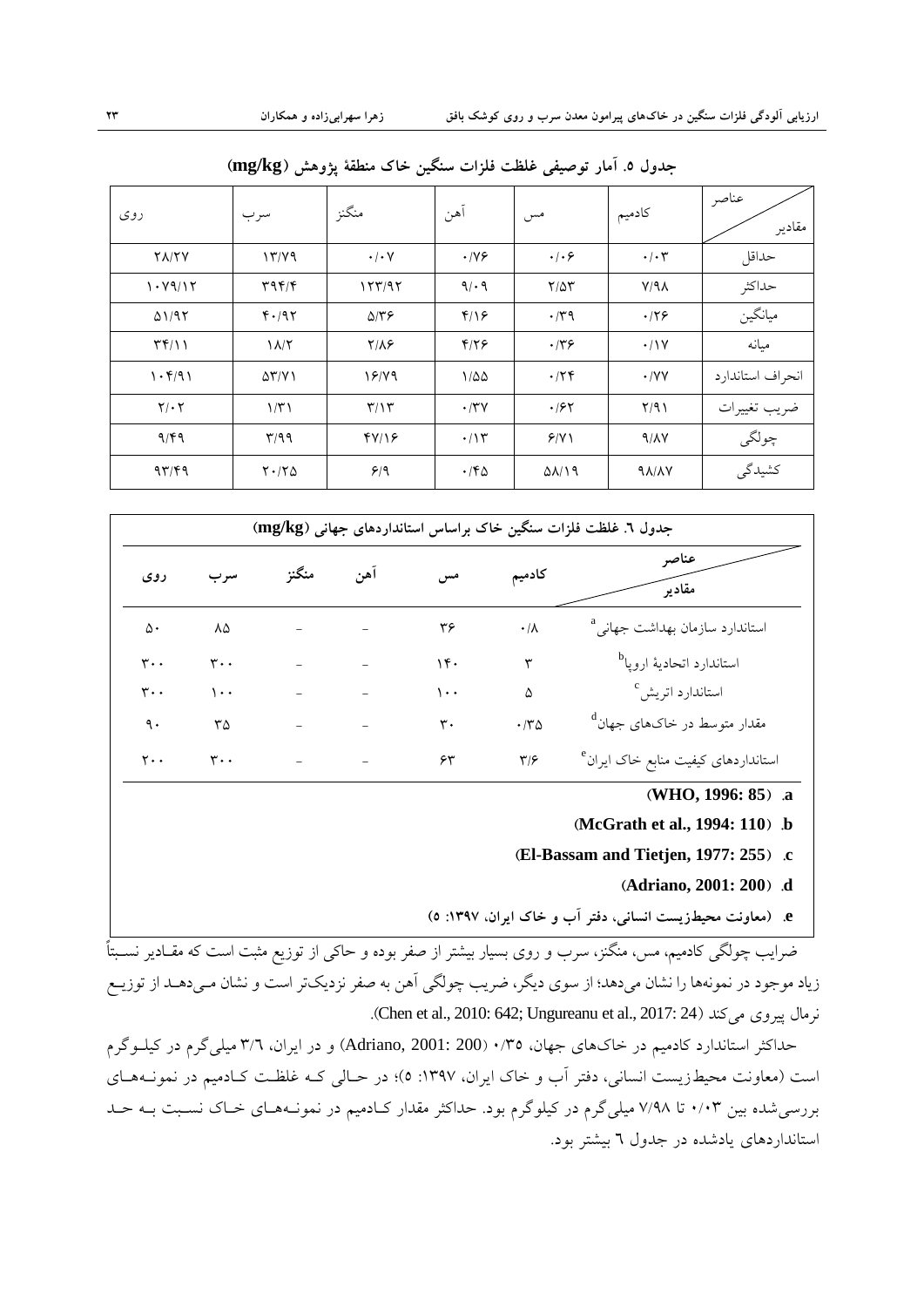خسروى و همکاران (٢٠١٨) در برآورد الگوى توزيع مکانى فلزات سنگين پيرامون کارخانــهٔ توليــد ســرب و روى در استان زنجان، میانگین محتوای کادمیم خاک را ٥/٧٩ میلی گرم در کیلوگرم تخمین زدهاند. آنها عامل انسانی را دلیـل زیادبودن مقدار کادمیم بیان کردند.

عوامل توليد کادميم در خاک ممکن است منابع مختلفي ازجمله کشاورزي، کودهای فسفات، رسـوبات صـنعت يـا لجن فاضلاب داشته باشد (2294 2010: 2294). مقدار مس در خاک منطقهٔ مدنظر بین ۰/۰٦– ۲/٥۳ میلــیگــرم در کیلوگرم است.

آلودگی مس بهطور کلی حاصل مواد شیمیایی کشاورزی (قارچکشها) یا رسوب ناشـبی از فعالیـتهـای صـنعتی اسـت (Kabata-pendias and Pendias, 2001: 121; Maas et al., 2010: 2294). بعضي قارچکش فا ازجمله قارچکش بردوبهســـم برای جلوگیری از آسیبدیدن انگورها استفاده میشود. بردوبهسم بیشـتر از پــنج پــیپـیام یــون مــس آزاد مــیکنــد و جــزو سالم ترين سموم است. در پژوهشى مقادير مس در خاک تاکستان ٥٠- ١٥٠ ميلي گرم بر کيلــوگرم مشــاهده شــد کــه تــا ٣٠٠ برابر بیش از مقادیر زمینه (0– ۳۰ میل<sub>ی</sub>گرم بر کیلوگرم) بوده است (1 :2003 .Chaignon et al., 2003). مقایسهٔ مقـادیر موجـود در خاک و آستانههاى هشدار در ايران در جدول ٦، آلودگی خاک به اين عنصر را نشان نمی دهد.

غلظت منگنز نمونههاي بررسي شده بين ١/٠٧ تا ١٢٣/٩٢ ميلي گرم بر كيلوگرم با ميانگين مقدار ٥/٣٦ ميلي گـرم بـر کیلوگرم است. لو و همکاران ٰ (۲۰۱٦) در بررسی توزیع و منبع عناصـر بـالقوهٔ سـمی (PTE) ٔ در خـاکهـای شـهری گوانگژو، میزان منگنز را در محدوده، ۲۱/۲– ۱۲۸٦ میلی گرم بر کیلوگرم تخمین زدند.

غلظت سرب در نمونههای بررسیشده بین ۱۳/۷ تا ۳۹٤/٤ میلیگرم در کیلوگرم بـا میـانگین ۶۰/۹۲ میلـیگـرم در کیلوگرم است و از آستانههاى هشدار فراتر رفته است و مى توان گفت منطقـه آلــودگى ســرب دارد. پــراکنش آلــودگى سرب در محدودهٔ جنوبی معدن به دلیل وجود فعالیت معدنی و در مسیر جاده به علت تردد ماشینآلات در مقایســه بــا سایر نقاط منطقه بیشتر است. پژوهشهای بسیاری دربارهٔ سرب انجام شده اسـت کـه نتـایج مشـابهی را نشـان دادنــد عقدار طبيعي سرب (Khosravi et al., 2018: 14; Santos-Francés et al., 2017: 6; Ungureanu et al., 2017: 24) در خاک به ترکیب مواد مادری مربوط است و عمدتاً با مواد معدنی رس، اکسیدهای منگنـز، هیدروکسـیدهای آهـن و آلومینیوم و مواد آلی در ارتباط است. منابع انسانی سرب شامل ترافیک، معادن فلزات، باتریها، رنگهـای قـدیمی بـا پايهٔ سرب و هرزآب فاضلابهاست (Salminen et al., 2005: 525).

غلظت روی در منطقهٔ بررسی شده بین ۲۸/۲٦ و ۱۰۷۹/۱۲ میلی گرم بر کیلوگرم اسـت. حـداکثر اسـتاندارد روی در خاکهای جهان برمبنای جدول ۰، ۹۰ و در ایران، ۲۰۰ میلی گرم بر کیلوگرم است. با توجه به اینکه بعضی از نمونههـا از آستانههای هشدار بیشترند، منطقهٔ پژوهش به روی آلوده است. گفتنی اسـت بیشـترین میــزان آلــودگی در محــدوده باطلههای معدنی <sup>۳</sup> و به سمت پایینِدست معدن است.

خسروى و همکاران (٢٠١٨) ميانگين محتواى روى خاک پيرامون کارخانهٔ توليد سـرب و روى زنجـان را ٦٨٤/١١ میلی گرم بر کیلوگرم اندازهگیری کردهاند.

l

 $<sup>1</sup>$ . Lu et al.</sup>

<sup>&</sup>lt;sup>2</sup>. Potentially Toxic Elements, PTE

<sup>3</sup> . Mine waste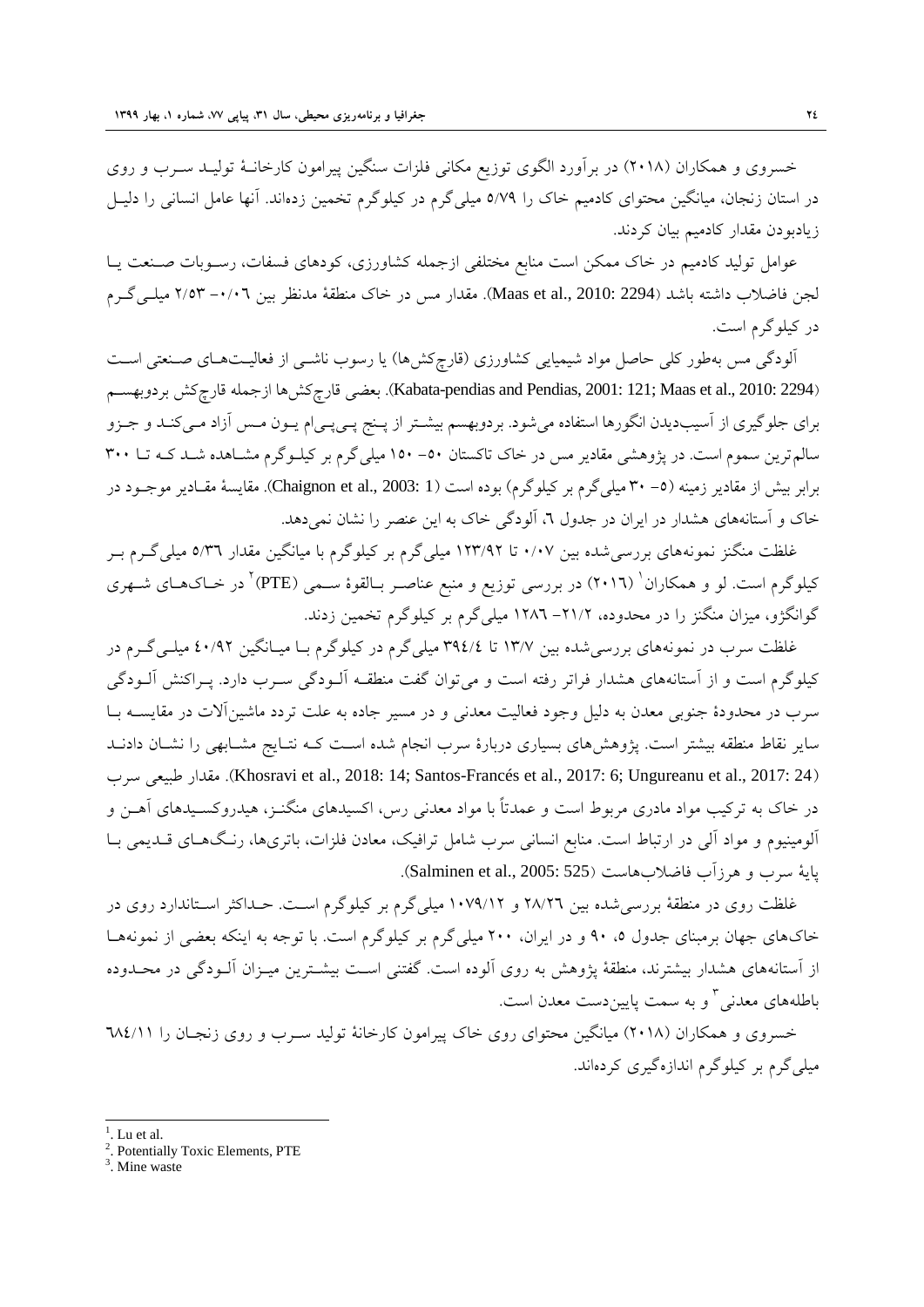سانتوس– فرانسیس و همکاران' (۲۰۱۷) در پژوهش خود دربارهٔ توزیع مکانی فلزات سنگین و کیفیـت زیســتمحیطــی خاک در فلات شمالي اسپانيا، ميانگين روی خاک را ٣٥/٣١ ميليگرم بر کيلوگرم گزارش کردند. محتــوای روی در خــاک بــا ماهیت سنگ مادری، بافت، مادهٔ آل<sub>ی</sub> و pH ارتباط نزدیکـی دارد. منـابع انســانی روی شــامل فعالیــتـهــای صــنعتی ازجملــه معدنکاری، باطلههای سوختی و زغال سنگ و پرداخت فولاد است (Salminen et al., 2005: 525).

شناسايي الگوهاي جغرافيايي براي شناخت رفتار خـاک مهـم اسـت (91 :3013 ;Teng et al., 2013)؛ بـه همـين منظـور توزیع مکانی آلودگی عناصر مختلف مدنظر در پژوهش با روش IDW (شکل ۲) انجام شد.



**ؼکل .0 ًقؽٔ تَزٗع هکاًٖ فلسات ظٌگ٘ي در خاک هٌطقٔ پصٍّػ تِ رٍغ** IDW

<sup>&</sup>lt;sup>1</sup>. Santos- Francés et al.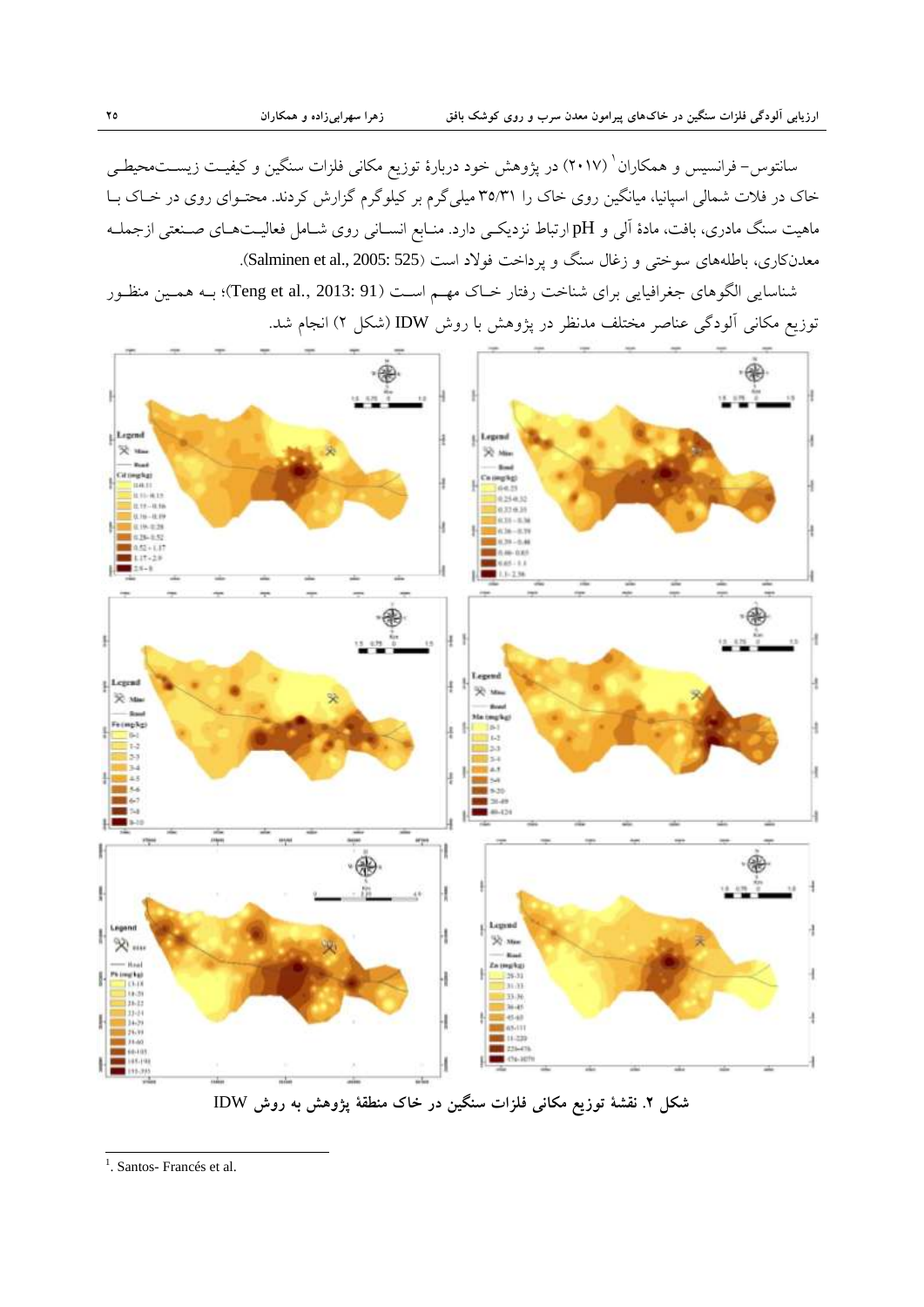توزيع مکاني عناصر کادميم، مس، سرب و روي در خاک مشابه بود. ايــن ممکــن اســت بــه دليـل منــابع مشــابه و انسان شناختی باشد (Lee et al., 2006: 49). براساس شکل ۲، بيشترين مقدار کادميم در قسـمت جنـوبی معـدن و در نزديکی باطله وجود داشت؛ از سويي بيشترين غلظت مس در حوالی باطله های معدنی، قسمت های ميانی و شــرقی منطقــهٔ پژوهش بوده است. آهن کمتر از سایر فلزات پراکنش داشت. منگنز در قسمت شرقی منطقه توزیــع شــده و متـأثر از اراضــی کشاورزی منطقهٔ پژوهش بوده است؛ با وجود این عناصر مس، آهن و منگنز از آستانه فراتـر نرفتـه و آلــودگی ایجـاد نکــرده است؛ بنابراين ممکن است منبع اين عناصر سنگ مادري باشد. مقدار زيـاد سـرب در بخـش غربـي، شــمال غربــم، حاشــيهٔ جنوبی معدن و پایین جاده مشاهده شده است. توزیع عنصر سرب در کنار جاده و معدن بیشتر بوده که ممکن است ناشـــ, از ترافيک و زمين شناسي باشد. عنصر روي فقط در بخش جنوبي معدن توزيع شــده اســت. مشــابه نتــايج ســاير پژوهشـگران، مقادیر زیاد عناصر سرب و روی در مجاورت جادههای پرترافیـک و نیـز در مجـاورت و حــوالی جـادهٔ اصــلی بــوده اســت .(Ungureanu et al., 2017: 24)

در اين پژوهش شاخصهاي ژئوشـيميايي NIPI ،CF ،I<sub>geo</sub>، EF و EF% بـراي درجــهبنـدي ســطوح ألــودگي خــاک استفاده شدند که در جدول هــاي ١ تــا ٤ بيــان شــده اســت؛ همچنــين چگــونگي توزيــع دادههــا براســاس شــاخص هــاي محاسبهشده برای هریک از فلزات در نمودار جعبهای نشان داده شده است (شکل ۳).

یکی از روش۵های متداول برای تعیین منشأ آلایندهها و ارزیابی آثار عوامل انســانزاد بــر خــاکـهــا، محاســبهٔ عامــل غنی شدگی است (شفیعی و همکاران، ١٣٩٢: ٧). با توجه به جدول ٧، مشخص شد متوسط میزان EF اندازهگیری شـده به ترتيب سرب> کادميم> منگنز> روي> مس است؛ به بيان ديگر بيشترين ميزان غني شدگي خاک با فلزات براســاس شاخص EF، به فلز سرب و کمترين نيز به فلز مس مربوط است.

براساس نظریهٔ ژانگ و لیو ٔ (۲۰۰۲) مقادیر عامل غنیشدگی بین ۰/۵– ۱/۵، بیانکنندهٔ اَن اسـت کــه فلــز کــاملاً از مواد پوستهٔ زمين يا فرايندهاي طبيعي نشئت گرفته است. مقادير عامل غنيشـدگي بـين ٠/٥- ٢ بـهمثابـهٔ وجــود منشــأ زمينزاد و مقادير بيش از ۲، تأثير فعاليتّهاي انسانزاد است (209 :2003 (Hernandez et al., 2003). بِه همين ترتيب فنـگ و همکاران<sup>۲</sup> (۲۰۰٤) بیان کردند مقادیر غنیشدگی کمتر از ۱/۵ بهمثابهٔ منشأ پوستهای یـا هوادیــدگی طبیعـی و مقــادیر بیش از ۱/۵ بهمثابهٔ منشأ مواد غیرپوستهای یا هوادیدگی غیرطبیعی است. براساس مقایسهٔ دادههای موجود در جدول ۷ با طبقهبندي يادشده در جِدُول ٢، جز سرب که غُناي کمي داشت، ساير عناصر بدون غنا بودند.

l

 $<sup>1</sup>$ . Zhang & Liu</sup>

 $2$ . Feng et al.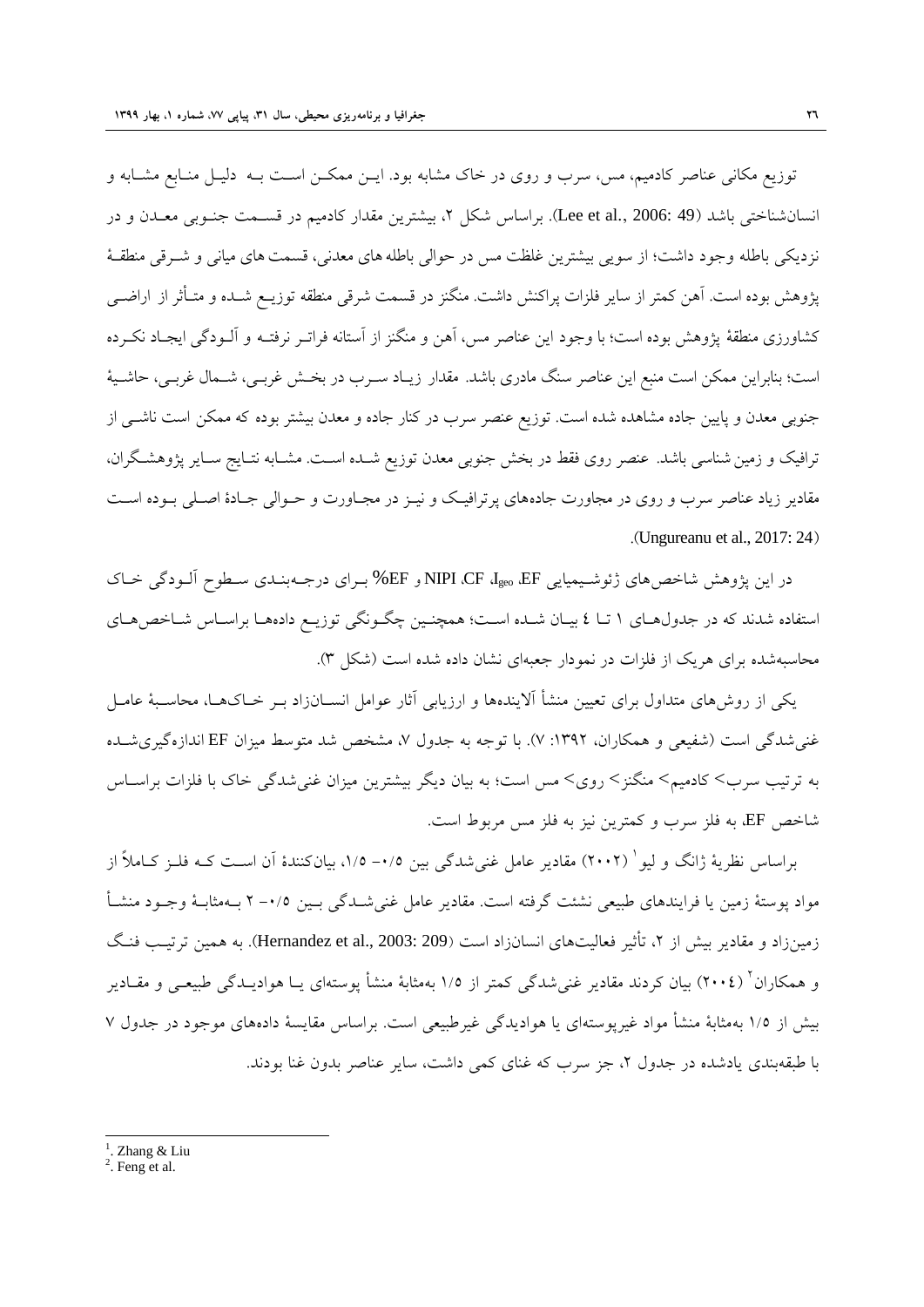| معود المستعمير مستشير معتقدتها رعو متيسياتي |                                     |                    |                                |                            |         |               |  |
|---------------------------------------------|-------------------------------------|--------------------|--------------------------------|----------------------------|---------|---------------|--|
| ر وی                                        | سرب                                 | منگنز              | مس                             | كادميم                     | مقادير  | شاخص          |  |
| .777                                        | $\cdot$ /۴۶                         | $\cdot/\cdot7$     | $\cdot$ /٢٢                    | $\cdot$ /۴۴                | حداقل   | EF            |  |
| $\Delta$ /۶                                 | $Y/Y$ ۶                             | 19/10              | Y/Y                            | $\tau\tau/\tau\tau$        | حداكثر  |               |  |
| $\cdot$ /۶۴                                 | 1/Y9                                | $\cdot$ /9)        | $\cdot$ / $\mathcal{F}$ $\vee$ | $1/\Delta$                 | ميانگين |               |  |
| $-\tau/\tau\tau$                            | $-1/\gamma V$                       | $-5/99$            | $-\mathbf{f}/\cdot$ )          | $-\mathsf{r}/\cdot \Delta$ | حداقل   | $I_{\rm geo}$ |  |
| Y/91                                        | $\tau/\tau$ ۶                       | $\Gamma/9\Lambda$  | $1/\Upsilon$                   | f/99                       | حداكثر  |               |  |
| $-1/\lambda f$                              | $-\cdot$ /۴۴                        | $-1/\gamma \Delta$ | $-1/5$                         | $-100$                     | ميانگين |               |  |
| $\cdot$ /٢٩                                 | $\cdot$ / $\Delta \tau$             | $\cdot/\cdot$ \    | $\cdot/\cdot$ 9                | $\cdot$ /\Y                | حداقل   | CF            |  |
| 11/TT                                       | 10/F1                               | $\tau\tau$ /۶۹     | $T/\Upsilon V$                 | 48190                      | حداكثر  |               |  |
| .78                                         | $1/\Delta$ 9                        | 1/50               | .788                           | $1/\Delta$ ۶               | ميانگين |               |  |
| Y5Y/9T                                      | $\mathcal{N} \setminus \mathcal{N}$ | <b>AY/Y</b>        | $1/\lambda$                    | 5/64                       |         | <b>NIPI</b>   |  |
|                                             |                                     |                    |                                |                            |         |               |  |

جدول ٧. مقادیر شاخص های ژئوشیمیایے

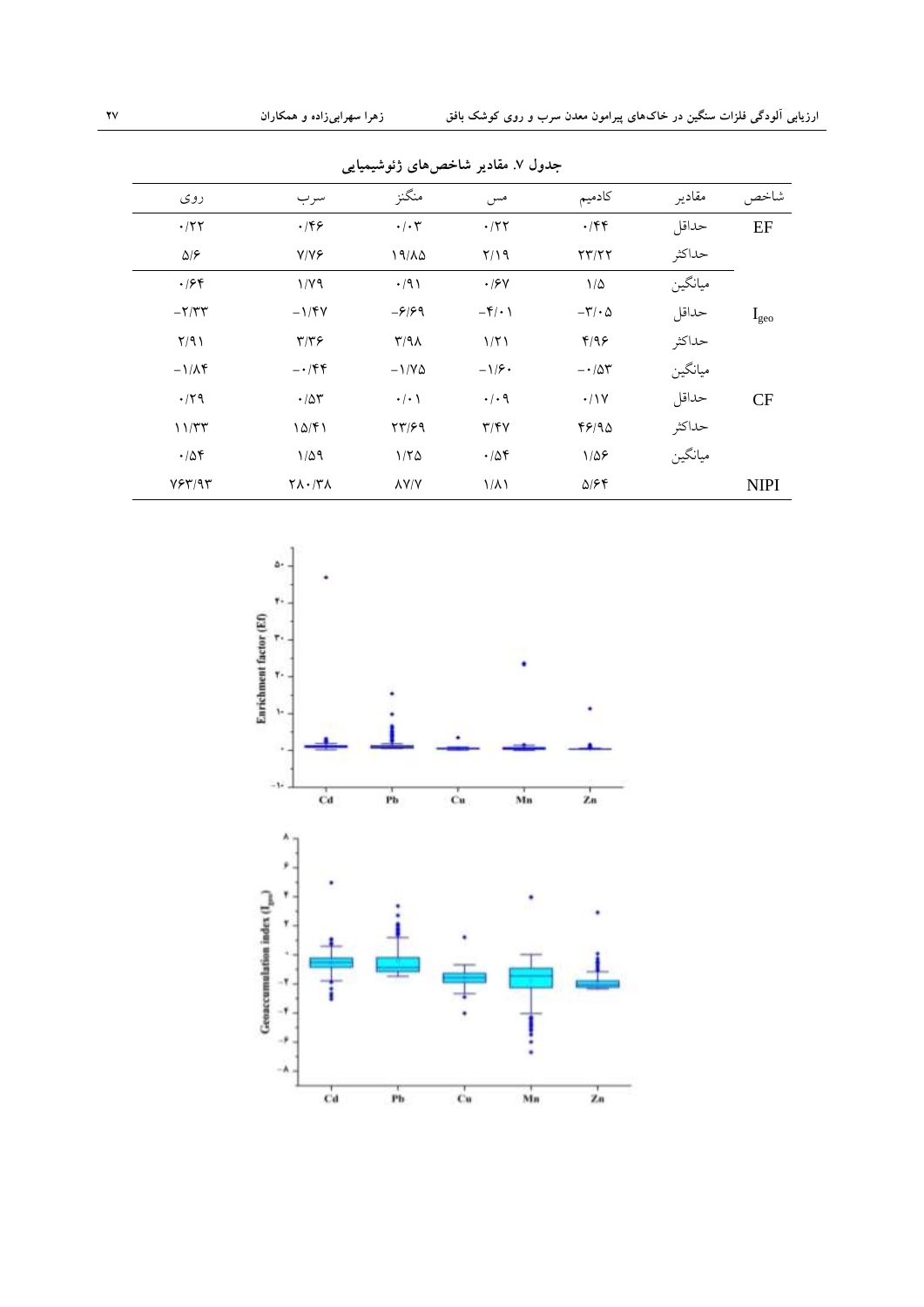

متوسط ميزان  $I_\text{geo}$  روند سرب> کادميم> مس> منگنز> روي داشت. اين شاخص نشان داد بيشــترين و کمتـرين میزان زمین انباشتگی خاک با فلزات به ترتیب به سرب و روی مربوط است. مقایسهٔ نتایج حاصل از محاسـبهٔ شــاخص اجدول ۷) با جدول ۳ نشان میٍدهد خاک منطقه کاملاً غیرآلوده است. (Cy

جوان سيامردي و همکاران (١٣٩٣) در بررسـي غلظـت فلـزات سـنگين (آهـن، نيکـل، مـس، روي و سـرب) در خـاک کشاورزی بخش مرکزی سیستان به این نتیجه رسیدند که خاکهای این قسمت کاملاً غیرآلــودهانــد. نتــایج بــهدســتآمــده از عامل آلودگی CF برای فلزات سنگین موجود در خاک (جدول ۷) و مقایسـهٔ آن بـا سـطوح آلــودگی (جــدول ۱) نشــان داد فلزات روی و مس در محدودهٔ آلودگی کم و کادمیم، منگنز و سرب در محدودهٔ آلودگ<sub>ی</sub> متوسط قرار میگیرند.

ارزيابي آلودگي فلزات سنگين براساس شاخص آلودگي (NIPI) در جـدول ۷ ارائـه شـده اسـت. براسـاس مقـدار عددی میانگین شاخص جامع آلودگی نمرو و مقایسه با جدول ٤، عناصر کادمیم، منگنز، سرب و روی آلــودگی شــدید داشتند و مس کمی اَلوده بود. مومولا و همکاران ٰ (۲۰۱۱) بیان کردند سطح اَلودگی زیاد فلزات سـنگین نشــان‹هنــدهٔ وجود آلودگی فلزی شدید و انسانزادبودن منبع این فلزات سنگین در خاک است (Lu et al., 2012: 71).

روابط بين عناصر در ماتريس خاک، اطلاعاتي را دربارهٔ منابع فلز و مسيرهاي موجود در محيطزيست ارائه ميدهــد (Dragović et al., 2008: 493). روابط بين فلزات سنگين خاک در منطقهٔ پژوهش بـا اسـتفاده از مـاتريس همبسـتگي پیرسون (جدول ۸) بررسی شد. با توجه به مقادیر ضریب همبستگی پیرسون، همبستگی مثبت معناداری بـین کـادمیم⁄ هس، کادمیم/ سرب، کادمیم/ روی، مس/ سـرب، مـس/ روی و سـرب/ روی وجـود داشـت. براسـاس ایـن جـدول، همبستگی منفی بین روی و منگنز (۰۱ / ۰+ =r) مشاهده شد. این همبستگی های معنادار و نسبتاً قوی نشــان مــی دهــد اين فلزات از منابع مشابه حاصل شده و عمدتاً از فعاليتهاى انسان سرچشمه گرفتهاند.

<sup>&</sup>lt;sup>1</sup>. Mmolawa et al.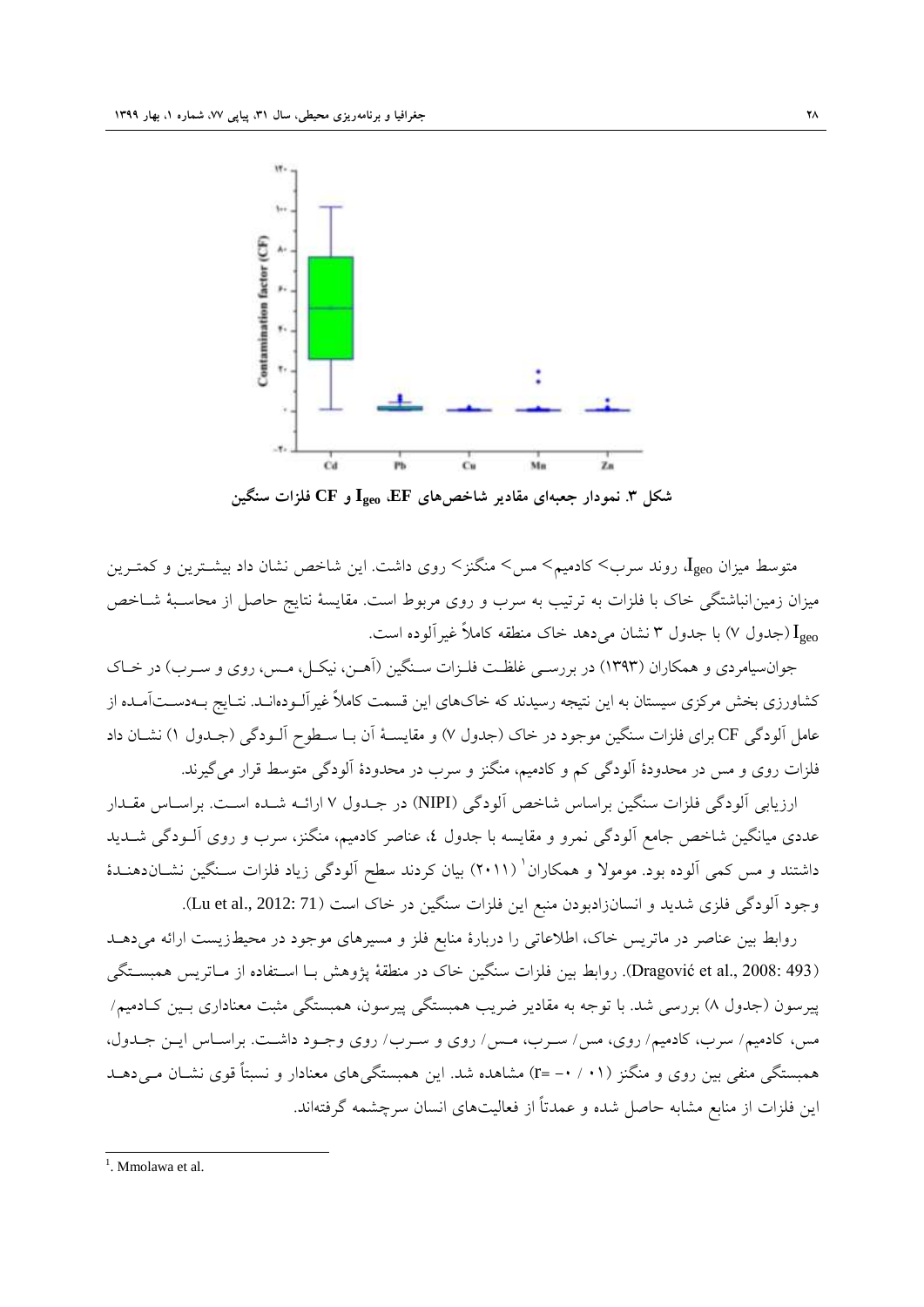| جدوں ۸. مأثريس همبسنگي پيرسوں براي علطت قلزات سنگين |                    |                      |                          |                            |                         |    |
|-----------------------------------------------------|--------------------|----------------------|--------------------------|----------------------------|-------------------------|----|
| Zn                                                  | Pb                 | Mn                   | Fe                       | Cu                         | C <sub>d</sub>          |    |
|                                                     |                    |                      |                          |                            |                         | Cd |
|                                                     |                    |                      |                          |                            | $\cdot/\lambda$ 9.**    | Cu |
|                                                     |                    |                      |                          | $\cdot$ /۴۳ $\Lambda^{**}$ | $\cdot$ /٣ $\wedge$ ۴** | Fe |
|                                                     |                    |                      | $\cdot$ /٢۶ $\Delta$ **  | $\cdot/\cdot$ $\tau$       | $\cdot/\cdot\cdot$ Y    | Mn |
|                                                     |                    | $\cdot/\cdot\cdot$ ۴ | $\cdot$ /۴۳ $\Lambda$ ** | $\cdot$ /۶ $\wedge$ ۴**    | $\cdot$ /Y\۲**          | Pb |
|                                                     | $\cdot$ / $YFA$ ** | $-\cdot/\cdot \cdot$ | $\cdot$ /٣۴٩**           | $\cdot/\lambda$ 9)**       | $\cdot$ /99.**          | Zn |

**جذٍل .6 هاترٗط ّوثعتگٖ پ٘رظَى ترإ غلظت فلسات ظٌگ٘ي**

\* ّوجغتگٖ در عيص 0/05 هؼٌبدار اعت.

\*\* همبستگي در سطح ۰/۰۱ معنادار است.

برای ارزیابی بیشتر میزان آلودگی فلزات در منطقهٔ پژوهش و شناسایی منبع آن از روش PCA استفاده شــد. مقــدار آماری KMO برابر با ۷۱۰/۰ بود؛ بنابراین دادهها برای تجزیه و تحلیل عاملی مناسباند؛ همچنین نتایج آزمـون کـروی بارتلت معنادار بود که نشان می۵هد فرض مخالف تأیید شده است و بـین متغیرهــا همبســتگی معنــاداری وجــود دارد .(Miller and Miller, 2005: 50; Möller et al., 2005: 67)

براي بهتر نشاندادن مؤلفههاي اصلي از چرخش واريمــاكس (Varimax Rotation) اسـتفاده شــد. براســاس نتــايج جدول ۹، دو مؤلفهٔ اول ۵۱/۱۵٤ درصد از تغییرات کـل واریـانس را توجیـه مـی کنـد. فـاکتور اول ۲۰/۰۰۱ درصـد از تغييرات کل واريانس را توجيه ميکند و روي، کادميم، مس و سرب در اين گروه قرار گرفتنــد کــه نشــاندهنــدهٔ تـأثير فعالیتهای انسانی موضعی ناشی از ترافیک یا تأثیر سنگشناختی در نمونههای خاک است ( :Khosravi et al., 2018 .)14; Ungureanu et al., 2017: 28

اَنگوریانو و همکاران <sup>'</sup> (۲۰۱۷) بیان کردند کُرُم و کادمیم ممکن است متأثر از کنترل سنگشناختی و منـابع انســانی قرار گیرند؛ حتی اگر از مقادیر آستانهٔ هشدار در خاک تجاوز نکنند.

فاکتور دوم شامل منگنز و آهن است و حــدود ۲۱/۱۵۳ درصــد از کــل واريــانس را توجيــه مــيکنــد. نتــايج PCA محتويات فلزات سنگين در شکل ٤ نشان داده شده است.

| ٢                                    |                            |              |
|--------------------------------------|----------------------------|--------------|
| $\cdot/\cdot$ $\mathsf{Y}\mathsf{V}$ | .797Y                      | Zn           |
| $\cdot/\cdot \Delta V$               | .1954                      | Cd           |
| .11YY                                | .7910                      | Cu           |
| $\cdot/110$                          | $\cdot/\lambda$ ۳۴         | Pb           |
| $\cdot$ / $\wedge$ 9 $\wedge$        | $-\cdot/\wedge\cdot\wedge$ | Mn           |
| $\cdot$ /۶۴۳                         | .771.                      | Fe           |
| 1/55                                 | $\mathbf{y}/\mathbf{y}$    | مقدار ويژه   |
| Y1/10Y                               | $7 \cdot / \cdot \cdot$    | درصد واريانس |

|  | جدول ۹. فاکتور چرخش واریماکس PCA فلزات سنگین در منطقهٔ پژوهش |  |
|--|--------------------------------------------------------------|--|
|  |                                                              |  |

<sup>1</sup>. Ungureanu et al.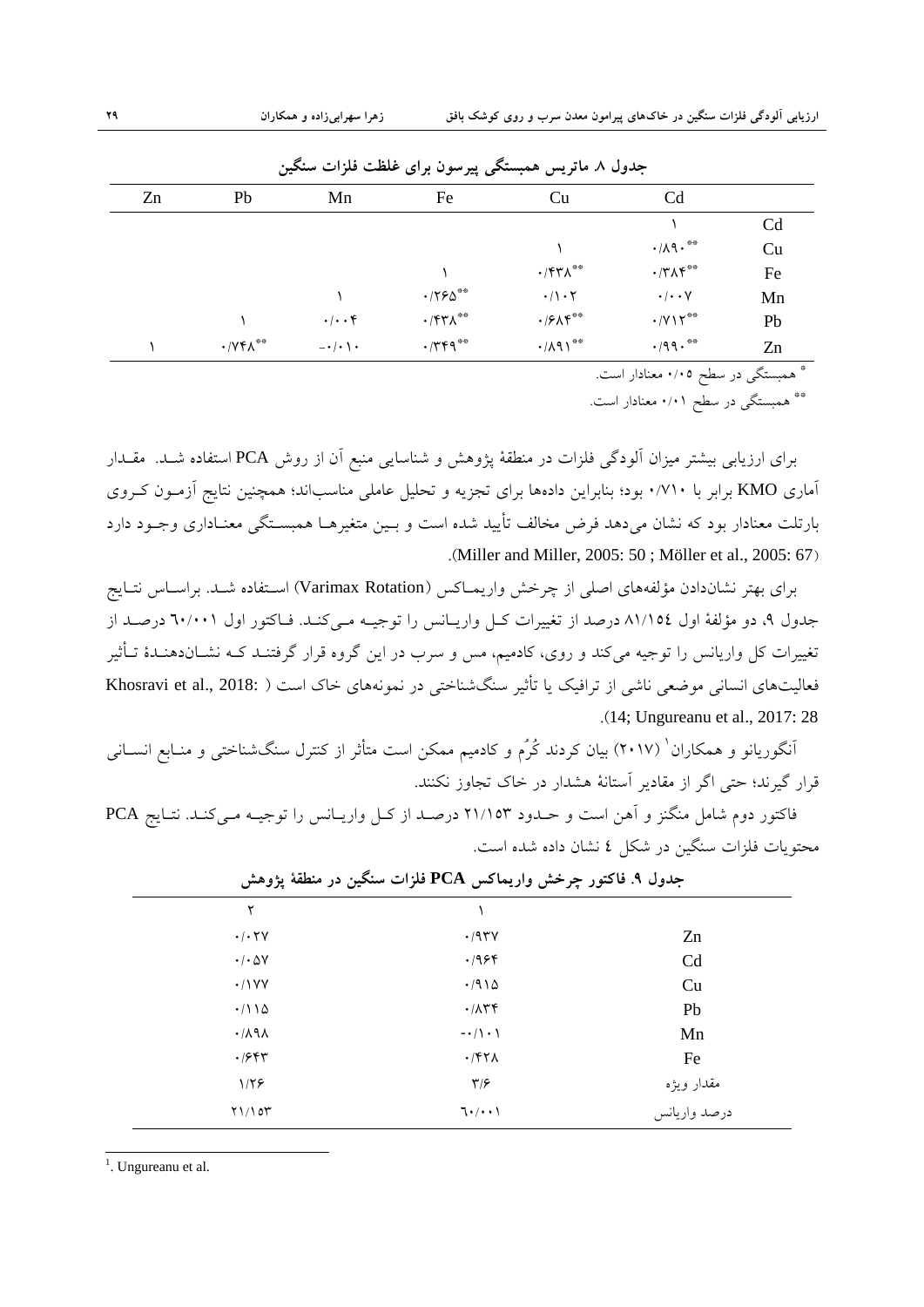

**ؼکل .2 پ٘ػتٌٖ٘ هتغ٘رّا تا رٍغ PCA**

نتايج بهدستآمده از تجزيه و تحليل خوشهاى (CA) همانند نتايج تجزيه بــه مؤلفـهٔ اصـلـي (PCA) اسـت و آن را تأیید م<sub>ی</sub>کند (شکل ٥). در گروه اول تجزیه و تحلیل خوشهای پارامترهای مس، کادمیم، سرب و روی و در گــروه دوم پارامترهای منگنز و آهن قرار گرفتهاند. عموماً سرب و روی متأثر از آلودگیهای سنگشناختی و انسانشــناختی ناشــی از ترافیک هستند (افشاری و خادمی، ١٣٩٥: ٢٢). منگنز و آهن ممکن است متأثر از منابع لیتوژنیک و انســانشــناختی قرار بگیرند (Khosravi et al., 2018: 16). لَو و همکاران ` (۲۰۰۷) گزارش دادنــد غلظــت عناصــری ماننــد منگنــز در خاکهای سطحی شهر تغییر معناداری نداشته و این عنصر بیشتر متأثر از مواد مادری است (Johnson, 1998: 254).



**ؼکل .3 تجسِٗ ٍ تحل٘ل خَؼِإ تا اظتفادُ از رٍغ اتصال Ward ٍ فاصلِ Euclidean**

 $\frac{1}{1}$ . Lue et al.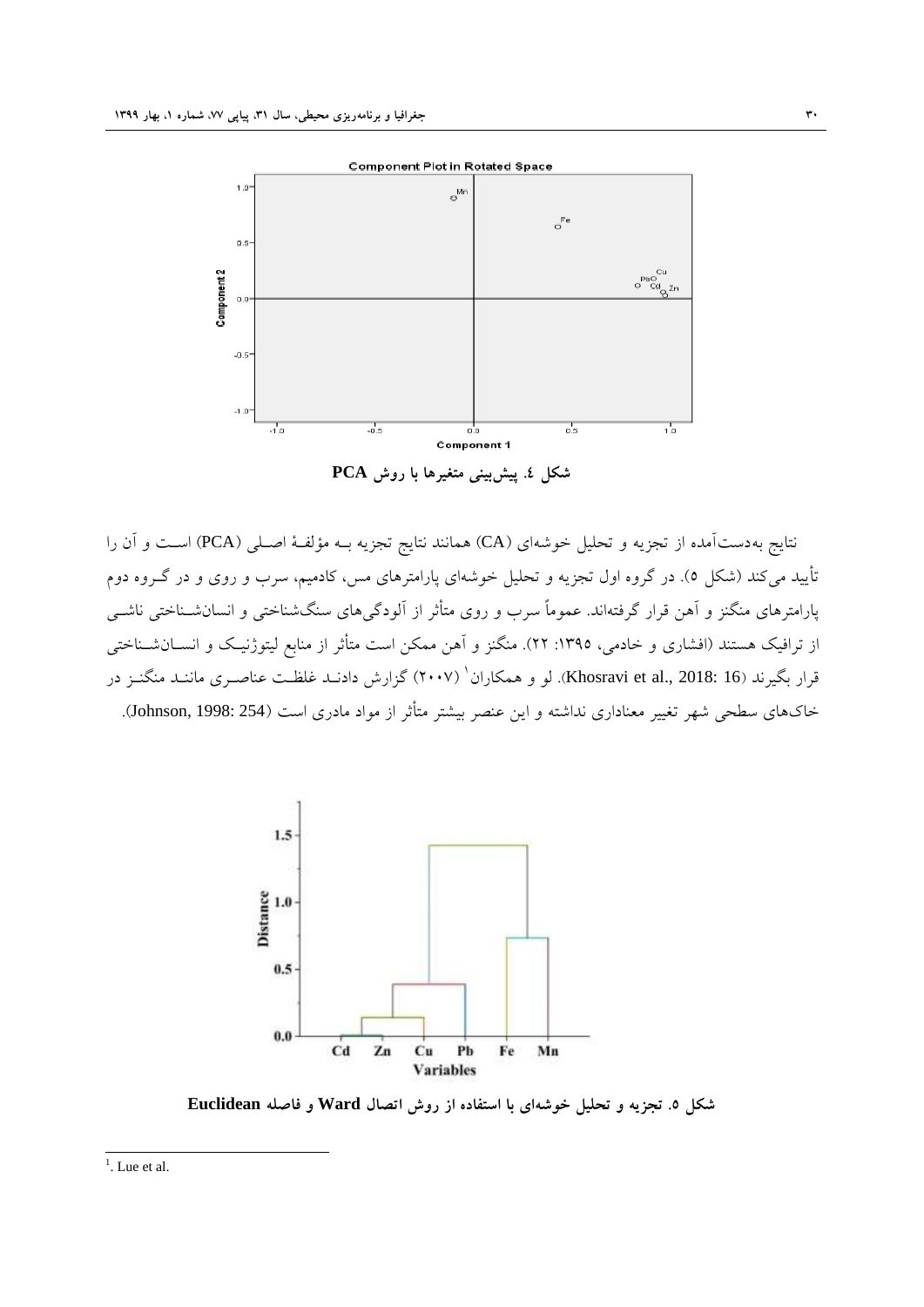#### **نتيجه گير ي**

پژوهش حاضر تنوع و همبستگی متنوعی را از محتوای فلز انتخاب شده نشان داد. توزیع فلزات در خاک، تغییـرات مکانی و تجزیه و تحلیل چندمتغیرهٔ آلودگی انسانی فلزات را در خاک نشان داد. غلظت فلزات سنگین بررسی شـده بــه ترتیب روی< سرب< منگنز< آهن< کادمیم< مس بود و فقط سه عنصر کادمیم، سرب و روی بیشتر از آستانهٔ هشدار بودند. بيشترين مقدار عناصر در قسمت جنوبي معدن و نزديک باطلههاى معدنى و پايينِ دست جـاده و گـاه در مسـير جاده و تردد ماشينآلات وجود داشت. درواقع نتايج نشاندهندهٔ توزيع عناصر سرب و روى در حاشيهٔ معـدن بــهويــژه در حواشی باطلههای معدنی و نیز پایینِ دست جاده بوده است. دلایل آن، میزان تأثیر باد و نیز وجود آبراهههای فصـلی در انتقال اين عناصر ناشي از فعاليتهاى انساني ازجمله معدنکارى و حملونقل به نقاط يادشـده بــوده اســت. ســنگ سرب و روی از نوع گالن بوده است؛ بنابراين مقدار سرب در خاک منشأ زمين شناسي آلودگ<sub>ی</sub> را نشان میٍدهد. غلظت مس، آهن و منگنز برای خاک در منطقهٔ پژوهش کمتر از آستانهٔ هشدار بود.

نتايج شاخصهاي آلودگي استفادهشده (جز شاخص نمرو) بيانکنندهٔ اين بود که منطقه يا آلــودگي نــدارد يــا آلــودگي کمی دارد. شاخص نمرو بيانکنندۀ اين بود که تمام عناصر (جز مس) اَلودگی شديد دارند. در تمامی شاخصها بيشــترين عنصر سرب بود که اين به دليل نوع سنگ مادري و زمينشناسي منطقه است.

از سویی نتایج حاصل از تجزیه و تحلیل آماری چندمتغیرهٔ ترکیبی فلزات سنگین نشان داد فعالیتهـای مربــوط بــه وسایل نقلیه و زمین شناختی، مهم ترین منابع آلودگی روی، سرب و کادمیم بودهاند. آهن، مس و منگنز عمدتاً بــا منــابع زمين شناختي و مواد مادري کنترل مي شوند و غلظت منگنز ممکن است متأثر از کودها و زمينهاي کشاورزي باشد. بــا توجه به اينکه خاک منطقهٔ پژوهش علاوه بر عناصر سرب و روی به ساير فلزات سنگين نيز آلوده بوده، بنابراين انجـام پژوهشِهای بیشتر در منطقه برای ارزیابی برنامههای راهبردی مدیریت منابع خاک ضروری است.

#### **هٌاتع**

افشاری، علی، خادمی، حسین، (۱۳۹۵). ترکیب پارامترهای مغناطیسی: راهی مؤثر در تشخیص منابع آلــودگی خــاک؛ مطالعهٔ موردی: خاکهای اطراف شهر زنجان، فصلنامهٔ انسان و محیطزیست، دورهٔ ۱۶، شمارهٔ ۳۱، ۱۷– ۲۹.

- جوان سیامردی، صفورا، رضایی کهخا، محمدرضا، صفایی مقدم، عاطفه، نوری، رقیـه، (۱۳۹۳). **بررسی غلظــت فلــزات ظٌگ٘ي )آّي، ً٘کل، هط، ر،ٍٕ ظرب( در خاک کؽاٍرزٕ تخػ هرکسٕ ظ٘عتاى**، هدلٔ هٌْذعـٖ ثْذاؽـت محيط، دورهٔ ۱، شمارهٔ ۲، ۶۲– ۵۳.
- سيستاني، ندا، معين الديني، مظاهر، خراساني، نعمـت الله، حميـديان، اميرحسـين، علـي طالشـي، محمدصـالح، عظيمـي ٗبًسؾو،ِ رخغبر،ُ )1396(. **آلَدگٖ فلسات ظٌگ٘ي در خاکّإ هجاٍر صٌاٗع فَالد کرهاى8 ارزٗواتٖ غٌوإ**  فلزي و درجهٔ آلودگي، مجلهٔ سلامت و محیطزیست، فصلنامهٔ علمی یژوهشــی انجمــن علمــی بهداشــت محـیط ايران، دورة ١٠، شمارة ١، ٧٥– ٨٦.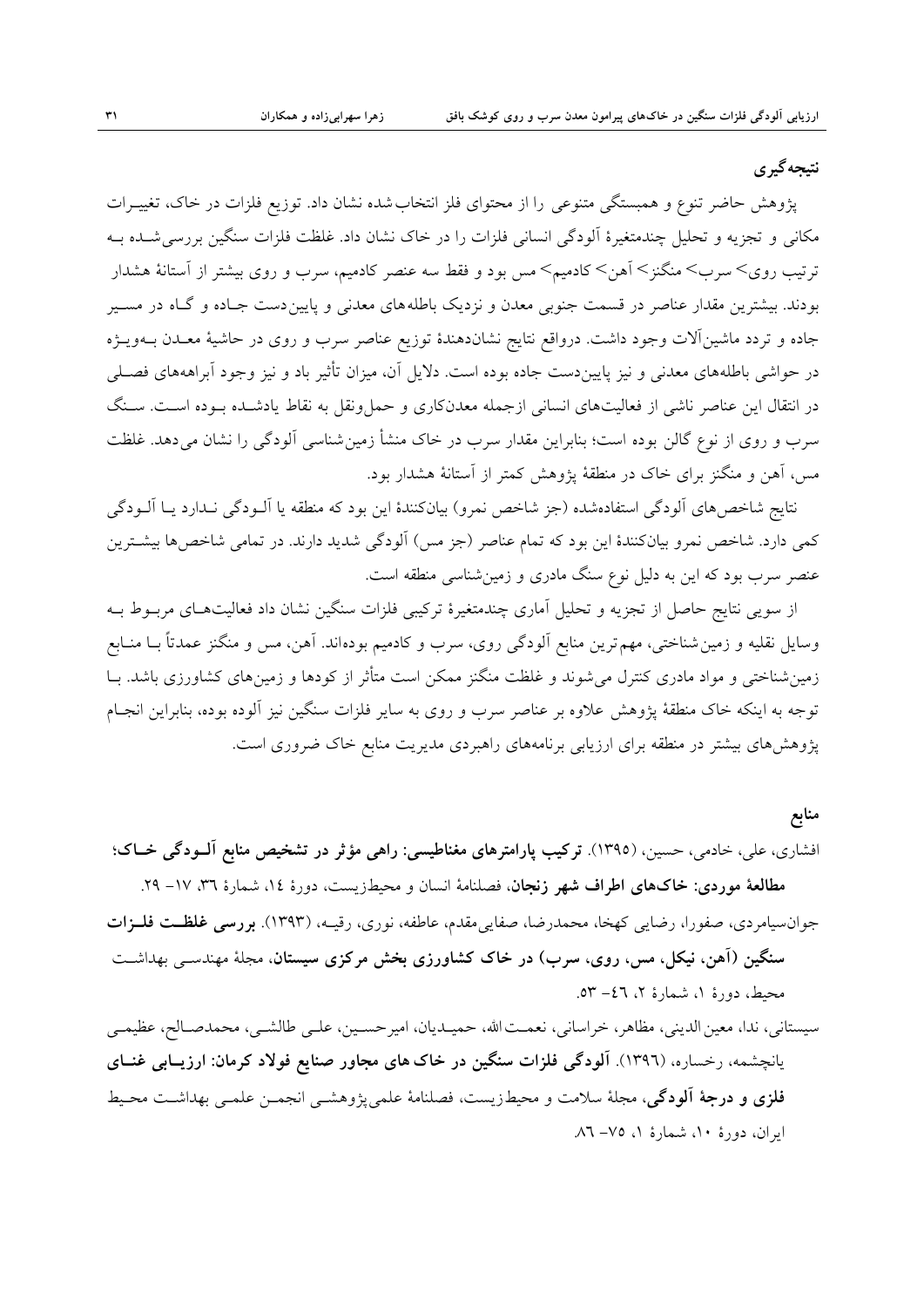شفیعی، نجمه، شیرانی، حسین، اسفندیار پوربروجنی، عیسی، (۱۳۹۲). **غنی شدگی آرسنیک و سـلنیم در خــاک هــای اطراف معدن مس سرچشمه**، مجلهٔ مدیریت خاک، دورهٔ ۲، شمارهٔ ۲، ۱– ۱۱.

قانعی بافقی، محمدجواد، (۱۳۹۳). **بررسی نقش نهشتههای معدنی و معدنکاری در گســترش آلــودگی و تخریــب خاک ٍ گ٘اُ؛ هطالعٔ هَرد8ٕ هعذى ظرب ٍ رٍٕ کَؼک- تافق(**، رعبلٔ دکتزٕ رؽتٔ هٌْذعـٖ هٌـبثغ ىج٘ؼـٖ

گرایش پیابانزدایی، استاد راهنما: فیض نِیا، سادات، دانشگاه تهران، گروه احیای مناطق خشک و بیابانی.

هحمدمرادي، بهزاد، سبحان اردکاني، سهيل، چراغي، مهرداد، (١٣٩٦). **ارزيابي شاخص مخاطرهٔ بوم شــناختي فلــزات سنگين در خاک سطحي بوستان هاي شهري تهران، مجلهٔ** سـلامت و محـبطـزيسـت، فصـلنامهٔ علمـي پژوهشـي انحمن علم عليهاشت محيط ابران، دورهٔ ١٠، شمارهٔ ٤، ٤٤٩- ٤٤٢.

معاونت محیط زیستی انسانی، دفتر آب و خاک، (۱۳۹۷). **استانداردهای کیفیت منــابع خــاک و راهنماهــای آن، ۱۶**٤

نادري، مرجان، ميرنژاد، حسن، زند، محمدمهدي، (١٣٩٤). ب**ررسي خصوصيات کاني شناسي و ساختي کانســار روي** و **سرب كوشك بافق**، استان يزد، هفتمين همايش انجمن زمين شناسي اقتصادى ايران، دانشـگاه دامغـان، دورهٔ ۷،  $\Lambda - 1$ 

- Abrahim, G.M., Parker, R., (2008). Assessment of heavy metal enrichment factors and the degree **of contamination in marine sediments from Tamaki Estuary, Auckland, New Zealand**' Environmental Monitoring and Assessment, Vol 136  $(1-3)$ : 227–238.
- Adriano, D.' (2001). T**race Elements in the Terrestrial Environment, Biochemistry, Bioavailability and Risks of Metals (2nd editio)**, New York: Springer-Verlag, 867 p.
- Chaignon, V., Sanchez-Neira, I., Herrmann, P., Jaillard, B., Hinsinger, P., (2003). Copper **bioavailability and extractability as related to chemical properties of contaminated soils from**  a vine-growing area, Environmental Pollution, Vol 123 (2): 229- 238.
- Chen, X., Xia, X., Zhao, Y., Zhang, P., (2010). **Heavy metal concentrations in roadside soils and** correlation with urban traffic in Beijing, China, Journal of Hazardous Materials, Vol 181 (1– 3): 640– 646.
- Dragović, S., Mihailović, N., Gajić, B., (2008). **Heavy metals in soils: distribution, relationship with soil characteristics and radionuclides and multivariate assessment of contamination sources**' Chemosphere, Vol 72 (3): 491– 495.
- El-Bassam, N., Tietjen' C.' (1977). **Municipal sludge as organic fertilizer with special reference to the heavy metals constituents**, Soil Organic Matter Studies, Vol 2: 253– 258.
- Feng, H., Han, X., Zhang, W., Yu, L., (2004). A preliminary study of heavy metal contamination in **Yangtze River intertidal zone due to urbanization,** Marine Pollution Bulletin, Vol 49 (11–12): 910– 915.
- Hakanson, L., (1980). An ecological risk index for aquatic pollution control, A sedimentological approach, Water Research, Vol 14 (8): 975– 1001.
- Hernandez, L., Probst, A., Luc Probst, J., Ulrich, E., (2003). Heavy metal distribution in some **French forest soils: evidence for atmospheric contamination**, Science of the Total Environment, Vol 312 (1– 3): 195– 219.
- Jiao, X., Teng, Y., Zhan, Y., Wu, J., Lin, X., (2015). **Soil heavy metal pollution and risk assessment in Shenyang industrial district, Northeast China**, PLoS ONE, Vol 10 (5): 1–9.
- Johnson, D.' (1998). **Applied Multivariate Methods for Data Analysis**' Duxbury Press, Pacific Grove, California, USA., 567 p.

ص.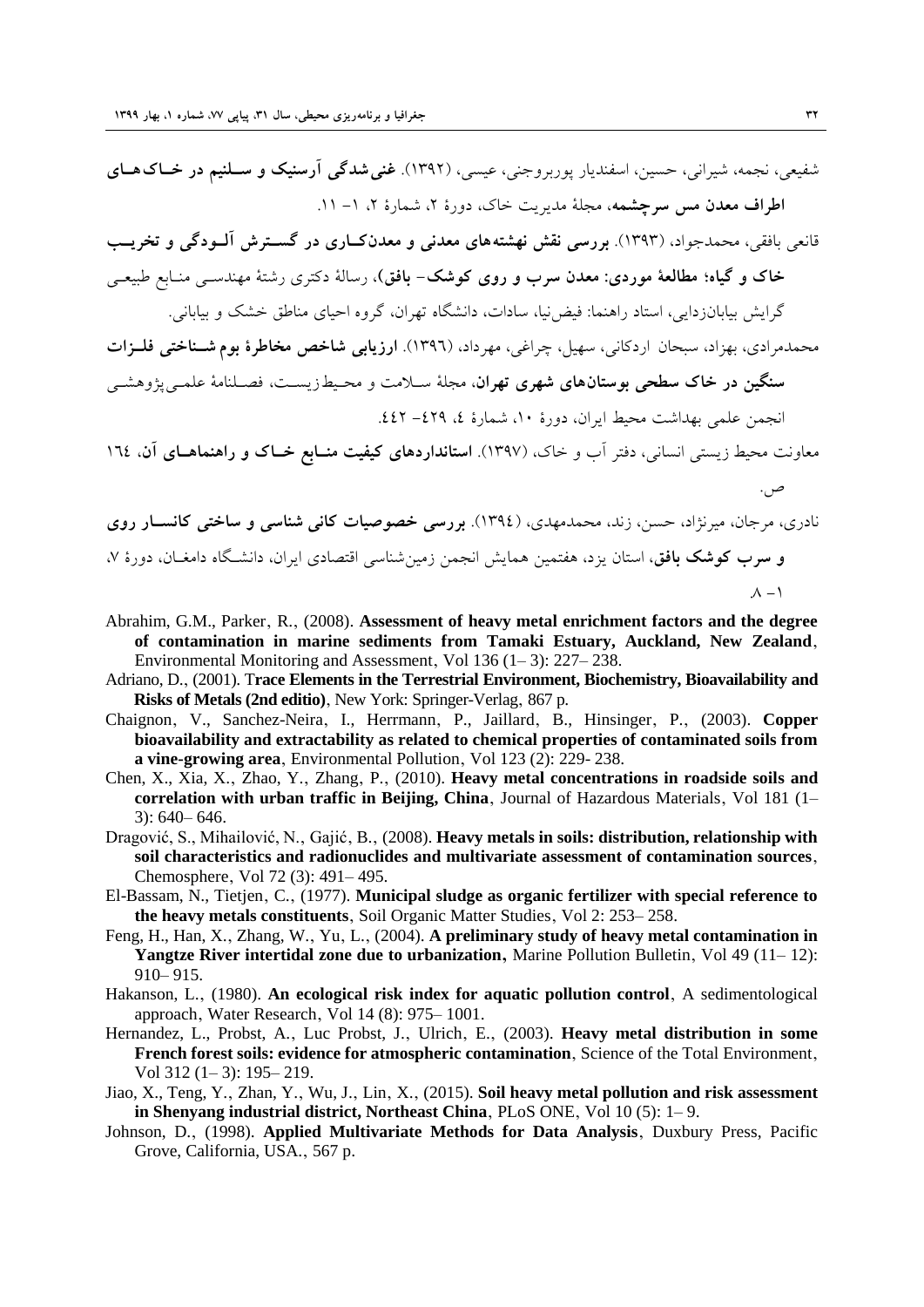Kabata-pendias, A., Pendias, H., (2001). **Trace Elements in Soils and Plants**, 403 p.

- Keshavarzi, A., Kumar, V., (2019). **Spatial distribution and potential ecological risk assessment of** heavy metals in agricultural soils of Northeastern Iran, Geology, Ecology, and Landscapes, Vol 29 (5): 544– 560.
- Khosravi, V., Doulati Ardejani, F., Yousefi, S., Aryafar, A., (2018). **Monitoring soil lead and zinc contents via combination of spectroscopy with extreme learning machine and other data**  mining methods, Geoderma, Vol 318: 29-41.
- Khosravi, Y., Ali, A., Abadol Hossein, P., (2018). **Assessment of spatial distribution pattern of heavy metals surrounding a lead and zinc production plant in Zanjan Province, Iran**' Geoderma Regional, Vol 12: 10–17.
- Kumar, V., Sharma, A., Kaur, P., Singh Sidhu, G.P., Bali, A.S., Bhardwaj, R., Cerda. A., (2019). **Pollution assessment of heavy metals in soils of India and ecological risk assessment: A state**of-the-art, Chemosphere, Vol 216: 449-462.
- Lee, C.S.L., Li, X., Shi, W., Cheung, S.C.N., Thornton, I., (2006). Metal contamination in urban, **suburban, and country park soils of Hong Kong: A study based on GIS and multivariate**  statistics, Sci Total Environ, 356: 45– 61.
- Lei, Y., Zhang, B., Zhang, S., (2004). **Heavy metal elements pollution evaluation on the ecological environment of the Sanjiang Plain based on GIS**, Chinese Journal of Soil Science, Vol 35 (5): 529– 532.
- Lindsay, W.L., Norvell, W.A., (1978). Development of a DTPA Soil Test for Zinc, Iron, **Manganese, and Copper**, Soil Science Society of America Journal, Vol 42 (3): 421–428.
- Lu, A., Wang, J., Qin, X., Wang, K., Han, P., Zhang, S., (2012). **Multivariate and geostatistical analyses of the spatial distribution and origin of heavy metals in the agricultural soils in Shunyi, Beijing, China**, Science of the Total Environment, Vol 425: 66–74.
- Lu, S.G., Bai, S.Q.' Xue' Q.F.' (2007). **Magnetic properties as indicators of heavy metals pollution**  in urban topsoils: a case study from the city of Luoyang, China, Geophysical Journal International, Vol 171: 568– 580.
- Lu, Y., Jia, C.' Zhang, G.' Zhao, Y.' Wilson' M.A.' (2016). **Spatial distribution and source of potential toxic elements (PTEs) in urban soils of Guangzhou, China**' Environmental Earth Sciences, Vol 75 (4):  $1 - 15$ .
- Maas, S., Schei, R., Benslama, M., Crini, N., Lucot, E., Brahmia, Z., Giraudoux, P., (2010). Spatial **distribution of heavy metal concentrations in urban, suburban and agricultural soils in a**  Mediterranean city of Algeria, Environmental Pollution, Vol 158: 2294– 2301.
- McGrath, S.P., Chang, A.C., Page, A.L., Witter, E., (1994). Land application of sewage sludge: **Scientific perspectives of heavy metal loading limits in Europe and the United States**' Environ.Rev, Vol 2 (1): 108–118.
- Miller, J., Miller, J., (2005). **Statistics and chemometrics for analytical chemistry**, Harlow, England: Pearson Education Limited.
- Minasny, B., McBratney, A.B., (2006). A conditioned Latin hypercube method for sampling in the **presence of ancillary information**, Computers and Geosciences, Vol 32 (9): 1378– 1388.
- Mmolawa, K., Likuku, A., Gaboutloeloe, G., (2011). **Assessment of heavy metal pollution in soils along major roadside areas in Botswana**' African Journal of Environmental Science and Technology, Vol 5 (3): 186–196.
- Möller, A., Müller, H., Abdullah, A., Abdelgawad, G., Utermann, J., (2005). **Urban soil pollution in Damascus, Syria: concentrations and patterns of heavy metals in the soils of the Damascus Ghouta**, Geoderma, Vol 124 (1–2): 63–71.
- Mukhopadhyay, S., Chakraborty, S., Bhadoria, P.B.S., Li, B., Weindorf, D.C., (2020). Assessment of **heavy metal and soil organic carbon by portable X-ray fl uorescence spectrometry and**  NixPro <sup>TM</sup> sensor in land fi ll soils of India, Geoderma Regional, Vol 20: e00249.
- Muller, G., (1979). **Index of geoaccumulation in sediments of the Rhine River**, Geo Journal, Vol 2: 108– 118.
- Salminen, R., Batista, M., Bidovec, M., Demetriades, A., DeVivo, B., DeVos, W., Duris, M., Tarvainen,